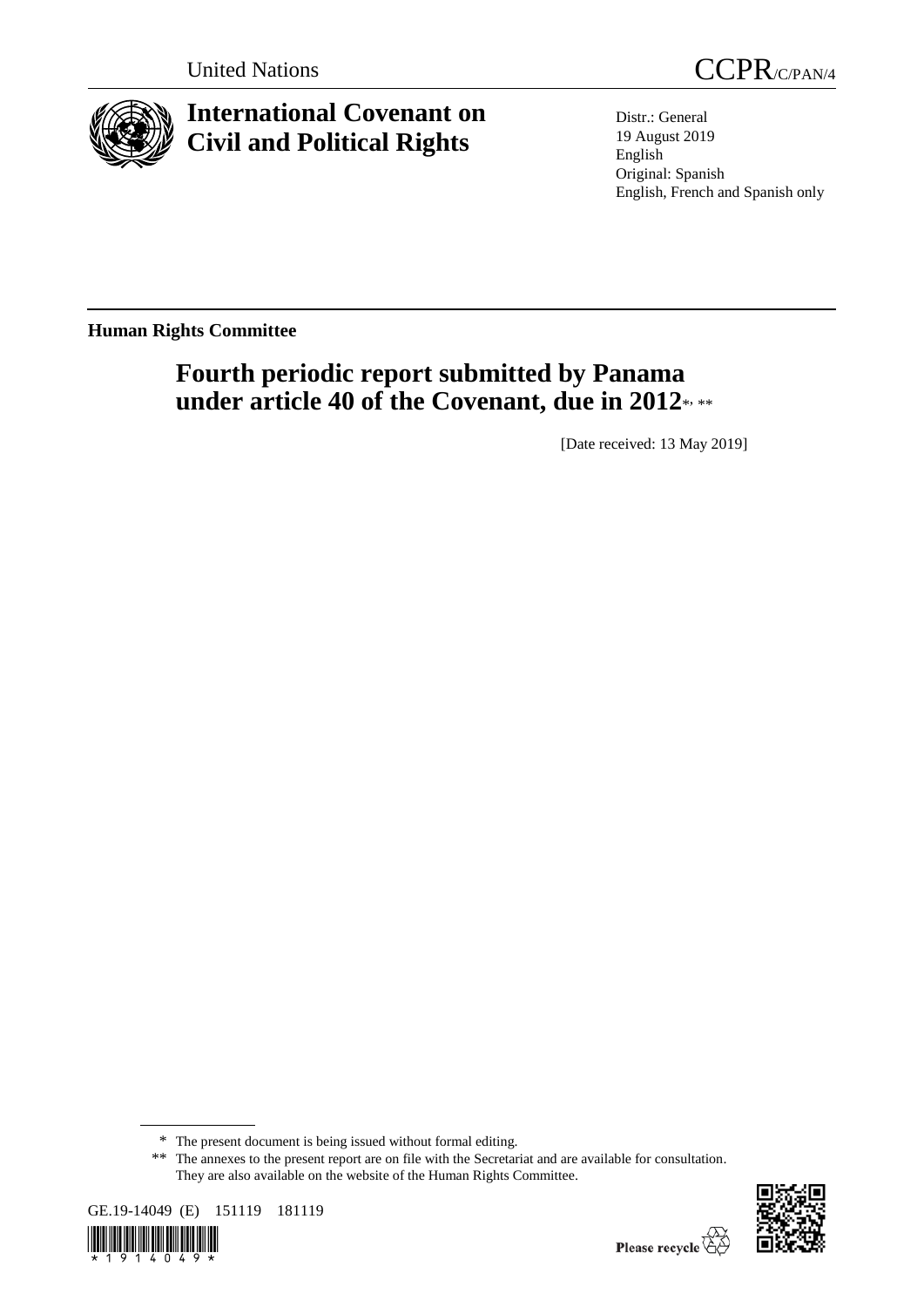## **Introduction**

1. This periodic report, the fourth to be submitted to the Human Rights Committee on the implementation of the International Covenant on Civil and Political Rights, was prepared in accordance with the harmonized guidelines on reporting under the international human rights treaties.

2. The report contains responses to the concluding observations transmitted by the Committee to the Republic of Panama on 17 April 2008 (CCPR/C/PAN/CO/3).

3. It was drafted by the National Standing Committee on compliance with and followup to the national and international human rights commitments of Panama, <sup>1</sup> whose functions include coordinating the preparation of the reports that the State is required to submit to the United Nations human rights treaty bodies. Civil society organizations are invited to engage in consultations on such reports.

4. The National Standing Committee established a working subgroup for the preparation of the report, made up of representatives of the following bodies: the Ministry of Foreign Affairs, which chairs the National Standing Committee and acts as its technical secretariat; the Ministry of the Interior; the Ministry of Education; the Ministry of the Presidency; the Ministry of Health; the Ministry of Labour and Workforce Development; the Ministry of Social Development; the Ministry of Public Security; the National Assembly; the Supreme Court; the Ombudsman's Office; the National Statistics and Census Institute of the Comptroller General's Office; the National Institute for Women; and the National Secretariat for Children, Adolescents and the Family.

## **Specific information on the implementation of the Covenant**

## **1. Article 1: Right of peoples to self-determination**

#### *Provisions on self-determination*

5. The Constitution of Panama contains provisions that protect the rights of indigenous peoples, their social and spiritual identity (art. 90), their language (art. 88) and the rights to education (art. 108), autonomy and land (arts. 124, 126 and 127).

#### *Autonomy of indigenous peoples*

6. The indigenous regions (*comarcas*) are protected by law. Their authorities are elected in accordance with indigenous customs, and government sectors are required to coordinate their activities with these authorities, in accordance with article 127 of the Constitution and the laws of each indigenous region.

#### *Government and self-determination, including consultation*

7. Panama has other provisions that build on the constitutional principles concerning the self-determination of indigenous peoples in the areas of environmental protection, the promotion of traditional medicine, the recognition of intellectual property, the promotion and development of indigenous handicrafts, the strengthening of the indigenous economy and the right of indigenous peoples to development. Details of these provisions are provided below.

8. Under article 127 of the Constitution, the lands needed to ensure the economic and social well-being of indigenous communities are reserved for and owned by these communities. The general congresses of these peoples are responsible for reviewing or approving productive and extractive activities carried out in their territories. The functions of the congresses are determined by the communities' internal laws.

<sup>&</sup>lt;sup>1</sup> Executive Decree No. 7 of 17 January 2012 establishing the National Standing Committee on compliance with and follow-up to the national and international human rights commitments of Panama. Official Gazette No. 26953-A.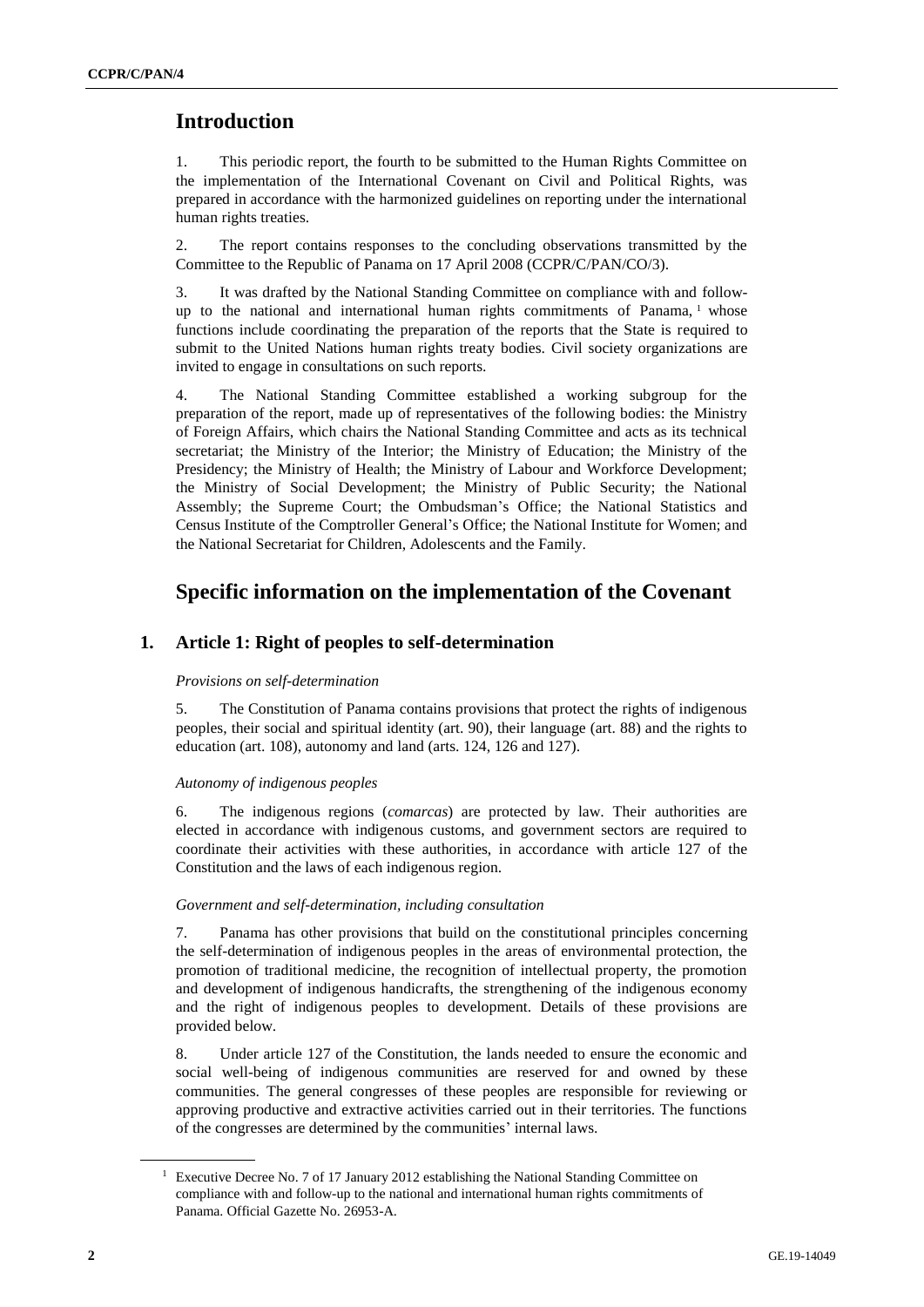9. The right of indigenous peoples to be consulted is governed by laws on environmental matters and transparency in public administration, namely General Environment Act (No. 41) of 1 July 1998 and Act No. 6 of 22 January 2002, which contains provisions on transparency in public administration, respectively. Pursuant to these Acts, indigenous peoples must be consulted on legislative initiatives that may affect their rights. See annexes 1 and 2.

#### *Judiciary*

10. Under the Code of Criminal Procedure, indigenous courts are competent to adjudicate, in accordance with "indigenous law", on matters involving offences committed in indigenous regions, except in cases of homicide, drug-related offences, organized crime, offences against the public administration and offences against the national economy. For the relevant provisions of Act No. 63, see annex 3.

#### *Indigenous Peoples' Access Unit within the judiciary*

11. In 2009, the judiciary established the Indigenous Peoples' Access Unit, through which interpretation services and alternative means of dispute settlement are provided for the benefit of indigenous groups in Panama. The services are provided by a specialized department under the direct coordination of the judiciary's Gender and Access to Justice Unit. The aim of this measure is to bring the traditional indigenous justice system and the ordinary justice system closer together.

## **2. Article 2: Safeguards concerning the rights recognized in the Covenant and non-discrimination**

#### **(Reply to the issues raised in CCPR/C/PAN/CO/3, paras. 7 and 8)**

12. Article 12 of the Constitution remains in force. However, in 2004, article 19 of the Constitution, concerning the principle of non-discrimination, was amended to include disability among the prohibited grounds of discrimination.

13. Article 17, meanwhile, provides for the protection of the human rights of all persons in the national territory without discrimination of any kind.

14. The article establishes that State authorities have a responsibility to protect the "life, honour and property of nationals, wherever they may be, and of aliens who are under their jurisdiction; give effect to individual and social rights and obligations; and comply with the Constitution and the law".

15. Article 4 of the Constitution stipulates that the State must abide by the rules of international law. The Supreme Court, meeting in plenary session, handed down a decision on this matter on 21 August 2008, ruling that human rights treaties in force have the same rank as the Constitution (annex ruling of 21 August 2008).

16. Panama ratified the 1951 Convention relating to the Status of Refugees and the 1967 Protocol relating to the Status of Refugees through Act No. 5 of 26 October 1977.

17. Over the last five years, the country has made progress in the adoption of measures to harmonize the legal framework with international standards in the area of international refugee law. The main developments are detailed below.

#### *Regularization of the residency status of persons who have been granted temporary protected status on humanitarian grounds*

In order to safeguard the rights of refugees, Act No. 81 of 2011 was implemented to grant residency and, accordingly, permanent work permits to persons who, from 1996 to 2015, had temporary protected status on humanitarian grounds. The Act was implemented throughout 2014, 2015 and 2016 through visits to hard-to-reach areas of the country.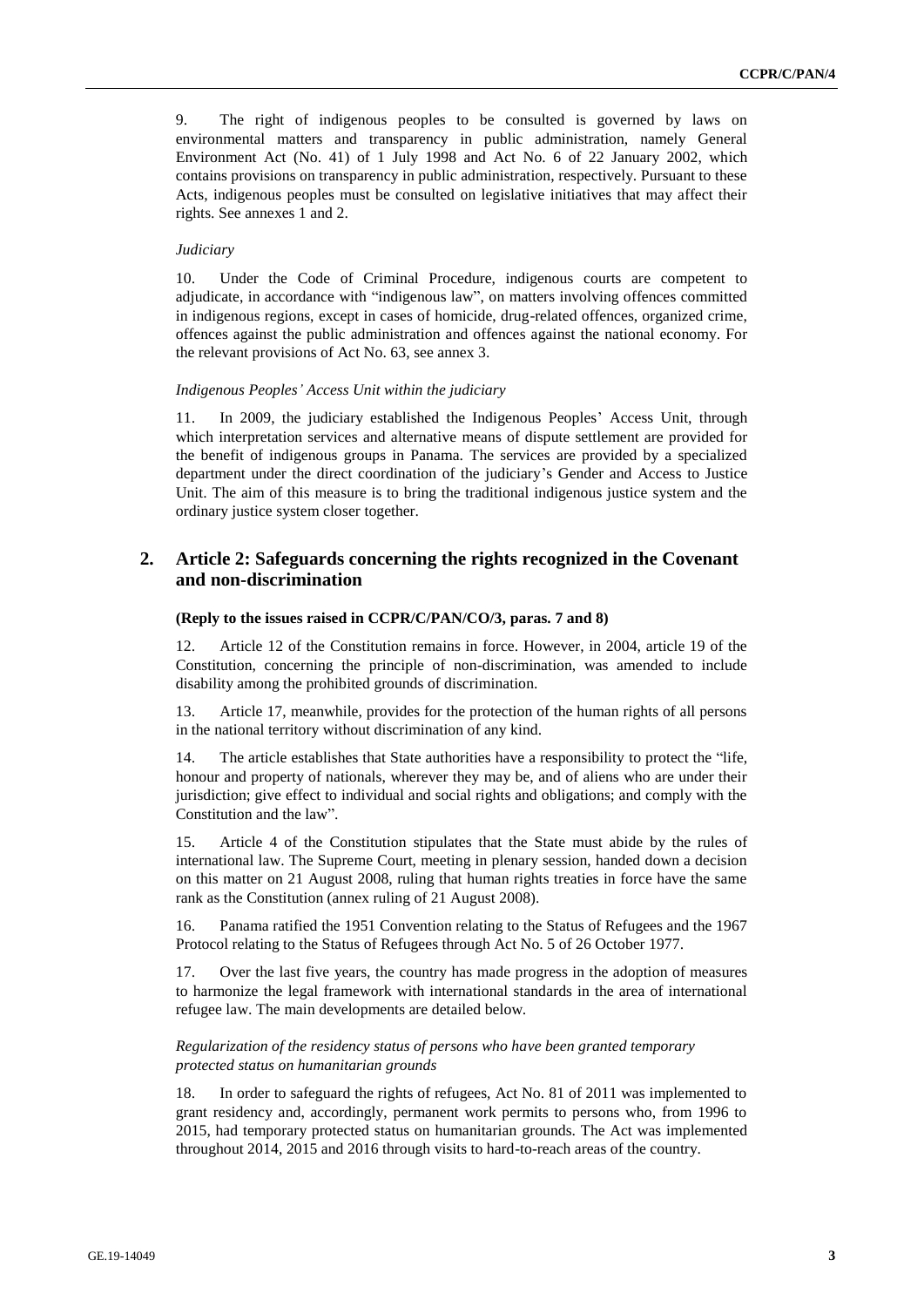19. Thanks to this process, 408 persons with temporary protected status on humanitarian grounds were issued documentation. There are currently no persons with this status in Panama.

#### *Right of residence*

20. Moreover, Act No. 74 of 15 October 2013 is being implemented to allow refugees to obtain residency after at least three years have passed since the recognition of their refugee status by the National Commission for the Protection of Refugees, in accordance with the parameters established in the Act. Such persons also have the option of requesting an openended work permit.

21. Since March 2014, a total of 800 individuals have benefited from the implementation of the Act.

#### *Special measures for child asylum seekers*

22. Measures have been taken to ensure the participation of children and adolescents in the refugee status determination process by giving them the opportunity to be heard through eligibility interviews. To this end, they are assisted by a technical team made up of a social worker, a lawyer and, if necessary, a psychologist, to create an atmosphere of trust in which they can talk about the reasons for their application. This also makes it possible to detect whether the child or adolescent requires any special follow-up (psychological, psychiatric or other), so that he or she can be referred to the relevant State institutions or to nongovernmental organizations that have specialists in various fields.

23. In order to guarantee a suitable process of integration for children and adolescents in Panama, legislative measures have been adopted to ensure that refugees have access to education.

24. This matter is governed by chapter II of Executive Decree No. 1225 of 21 October 2015, which establishes measures for certifying diplomas, certificates and credits earned in national and foreign educational institutions, taking into account the specific conditions in which asylum seekers were forced to leave their country of origin. In the event that the child or adolescent does not have documentation attesting to his or her level of education, the Decree establishes that he or she should sit general proficiency tests of core and basic pragmatic content in academic subjects corresponding to the grade and level declared by him or her. Children or adolescents who pass such tests are promoted to the next grade.

#### *Strengthening of the legal framework*

25. Since 2017, Panama has been part of the Comprehensive Regional Protection and Solutions Framework promoted by the Office of the United Nations High Commissioner for Refugees (UNHCR) with the aim of addressing the full cycle of displacement: from structural causes and solutions in countries of origin to the protection of persons in transit to integration and solutions in destination countries.

26. On 26 October 2017, the San Pedro Sula Declaration on the protection of refugees was adopted. The Declaration will be presented at the seventy-third session of the United Nations General Assembly in 2018.

#### *Principle of non-refoulement*

27. The principle of non-refoulement is recognized in Executive Decree No. 320 of 2008, as amended by Executive Decree No. 26 of 2009, under which the principles of nonrefoulement, non-rejection at the border and non-punishment for illegal or irregular entry are to be observed in the case of asylum seekers who have been admitted by the National Office of Refugee Affairs or whose asylum applications are being processed. Border personnel and other security staff are being trained to prevent non-compliance with the above-mentioned principles.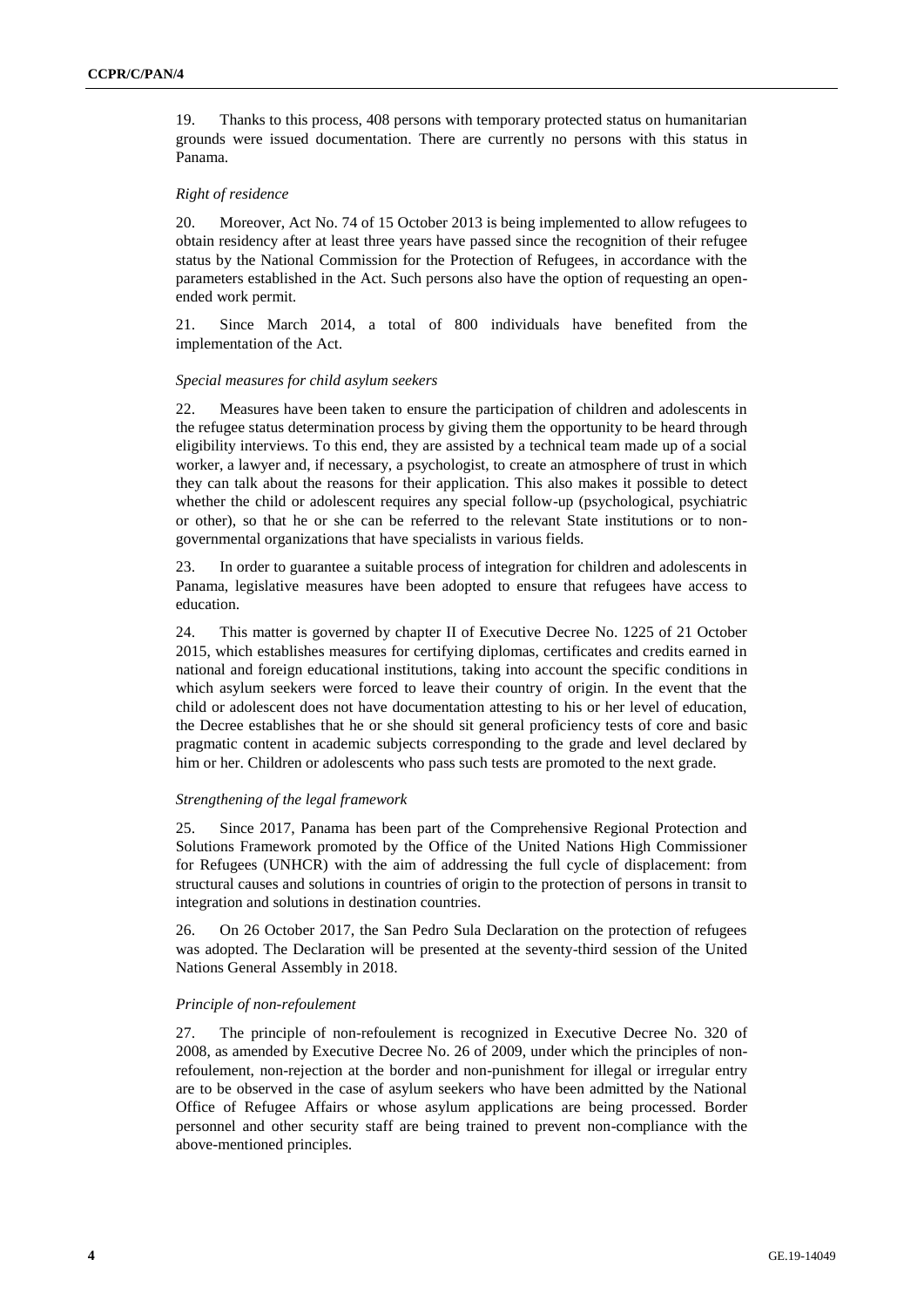*Broadening of the conditions under which refugee claims may be made*

28. Panama adopted Executive Decree No. 5 of 16 January 2018, which implements Act No. 5 of 26 October 1977 on the ratification of the Convention relating to the Status of Refugees and the Protocol relating to the Status of Refugees. The Decree repeals Executive Decree No. 23 of 10 February 1998 and lays down new provisions on the protection of refugees.

29. The Decree also broadens the conditions under which refugee claims may be made. One of the most important innovations is the integration of a gender perspective. Article 4 provides that the Executive Decree is to be interpreted from a perspective that is sensitive to gender, age and diversity. Similarly, the Decree establishes that gender is one of the potential causes of a well-founded fear that might lead to the granting of refugee status. Article 39 stipulates that applicants, including children and adolescents, have the right to choose the gender of the person who interviews them.

30. On 5 March 2012, the international community and the State of Panama signed a memorandum of understanding on the implementation of the quality assurance initiative to strengthen national refugee status determination procedures.

31. The initiative involved a review of all stages of the refugee status determination procedure by the team implementing the initiative, which was made up of representatives of the Government and the international community. These stages included the reception of asylum seekers, the conduct of interviews, the admissions process and the presentation of cases to the Inter-Agency Commission, which is responsible for deciding whether to grant refugee status.

32. As the different stages of the procedure were reviewed, a series of recommendations for improvement were issued and were immediately implemented by the Government. Throughout the process, documents have been produced with the aim of institutionalizing improvements. An interview manual was drawn up that outlines the approach and procedure that interviewers must follow when dealing with applicants who are minors.

#### *More efficient and transparent processes*

33. The functioning of the National Commission for the Protection of Refugees was modified through amendments to refugee applications aimed at creating a more efficient and streamlined process (annex Decree).

34. Since December 2017, the Structured Regular Procedures System has been implemented as part of the application evaluation process with the support of the United Nations Development Programme. The objective is to facilitate procedures for both the Government and asylum seekers by systematically enhancing their efficiency, transparency, oversight and quality, so that faster responses can be provided.

35. This tool systematically enhances the efficiency, transparency, oversight and quality of procedures, so that faster responses can be provided, and enables applicants to register their details and submit an application for refugee status online (www.mingob.gob.pa/onpar). Applications are forwarded to the National Office of Refugee Affairs, which checks the information provided. The System generates a two-dimensional barcode for each applicant, which, when scanned by the security authorities in the event of an applicant's arrest, automatically redirects them to the aforementioned website, where they can verify the person's status.

#### *Right to challenge decisions*

36. If an individual's application for refugee status is rejected by the National Commission for the Protection of Refugees, he or she may file a petition for reconsideration with the Commission or lodge an appeal before the Minister of the Interior (art. 64 of Executive Decree No. 5). The Minister's decision may in turn be challenged before the Third Administrative Litigation Division of the Supreme Court (art. 97 of the Judicial Code). The individual may remain in the national territory pending a decision on all the appeals.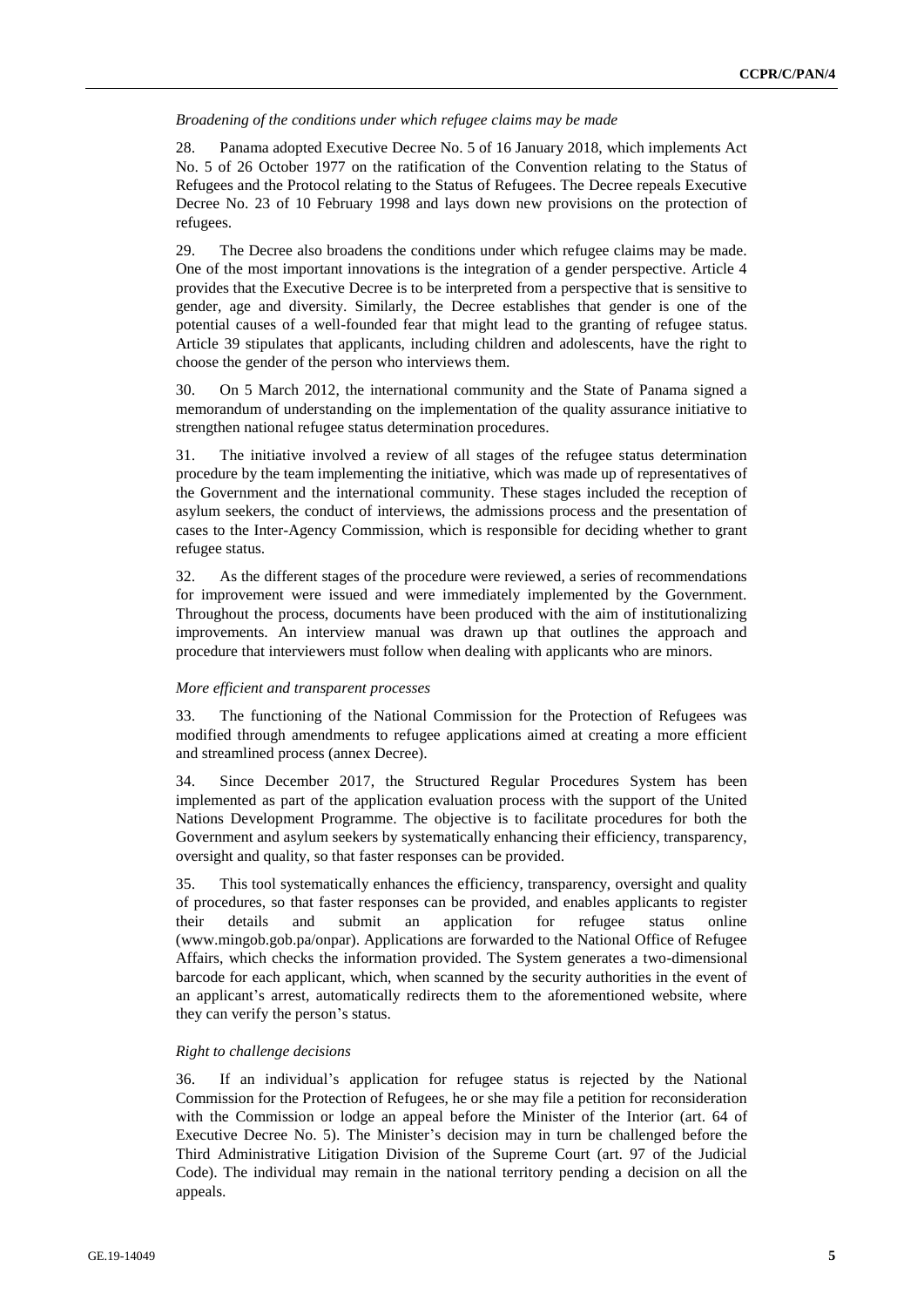#### *Institution-building*

37. Decree No. 5 of 16 January 2018 provides that "the National Office of Refugee Affairs attached to the Ministry of the Interior shall be in charge of coordinating the implementation of decisions of the National Commission for the Protection of Refugees and of programmes for the assistance and protection of refugees".

38. The Decree provides that the Office may be strengthened through bilateral agreements concluded by the Republic of Panama with other countries and with UNHCR.

39. For a detailed breakdown of the Office's functions, see annex 4.

#### *International cooperation*

40. Panama has entered into cooperation agreements with UNHCR, HIAS Panama and the Refugee Education Foundation, and has signed a memorandum of understanding with the Norwegian Refugee Council, all with a view to improving the coordination of activities and strengthening cooperation between these bodies and the Government in order to create mechanisms to enhance refugees' quality of life.

## **3. Article 3: Equal right of men and women to the enjoyment of civil and political rights**

#### **(Reply to the issues raised in CCPR/C/PAN/CO/3, para. 17)**

*Provisions relating to the political participation of women*

41. In the Panamanian general election of 4 May 2014, of the 824 elective offices nationwide, 96 (11.7 per cent) were won by women. For a more detailed breakdown, see annex 5.

42. In 2017, in order to ensure women's political participation, a new Electoral Code was adopted, article 303 of which provides that:

In the internal elections of political parties and in general elections, women shall account for at least 50 per cent of the candidates nominated. Political parties must ensure that the number and proportion of candidates standing for elective office are sufficient to meet the minimum requirements and to give candidates a realistic chance of being elected. No list that fails to meet these requirements shall be admitted. Political parties shall establish internal procedures to give effect to this provision, call for the participation of their members, and accept and facilitate candidacies in compliance with the provisions of this article. In cases in which women's participation, as verified by the party's secretariat for women, is lower than the percentage established in this article, the party may make up the difference with other candidates for the posts in question.

43. This ensures that at least 50 per cent of nominated candidates are women. Exceptions are made only when a party's secretariat for women indicates that women's participation is lower than the established percentage. In such cases, the party is allowed to complete its list of nominations with other candidates.

44. In the interests of ensuring compliance with gender parity rules in the elections of 5 May 2019, Decree No. 12 of 21 March 2018 stipulates that:

The procedure for ensuring gender parity in political party nominations is as follows:

If the party decides to nominate only main candidates in its primary elections, each person elected as a candidate shall choose, in agreement with his or her party, an alternate of the other sex, bearing in mind that it is the party that puts forward nominations. This rule applies in both single-member and multi-member constituencies.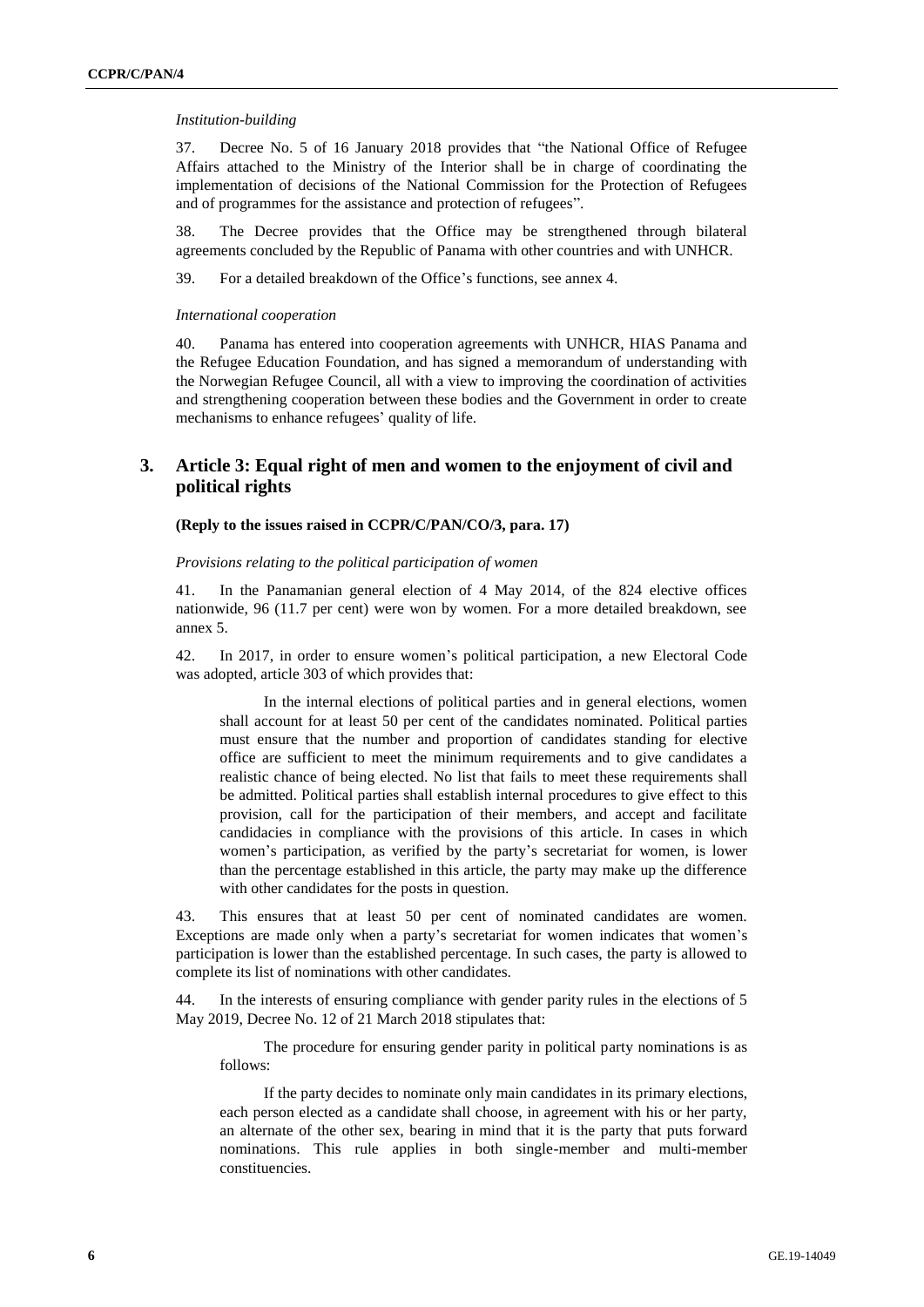If the party decides to nominate both main candidates and alternates in its primary elections, the members of each pairing must be of different sexes. In other words, if a man stands for election as a main candidate, his alternate must be a woman, and vice versa.

The Electoral Tribunal, as the body responsible for approving each party's regulations on nominations, whether for primaries or for other party organs that must elect candidates for other positions, shall take measures to ensure compliance with this parity rule.

Candidate lists, whether submitted by political parties or by independent candidates, that do not meet gender parity requirements shall be rejected outright, as prescribed in article 303 of the Electoral Code.

#### *Provisions relating to women's representation in leadership and decision-making positions*

45. Act No. 56 of 2017 provides that women must account for at least 30 per cent of board members of State companies, including in the banking, securities and insurance sectors. The purpose of the Act is to transform corporate culture in the country so as to create opportunities for more women to occupy decision-making positions.

46. With the support of the National Institute for Women, the Council of Ministers for Women's Affairs of the Economic Commission for Latin America and the Caribbean created the Regional Fund in Support of Women's and Feminist Organizations and Movements, which contributes to the efforts made with national machineries for women to support women's social organizations. Between 2015 and 2018, assistance was provided to more than 20 local and national women's civil society organizations.

#### **(Reply to the issues raised in CCPR/C/PAN/CO/3, para. 18)**

*Provisions relating to violence and non-discrimination*

(a) Act No. 82 of 24 October 2013

47. The State seeks to prevent gender-based, domestic and extreme violence and to ensure the effective investigation, prosecution and punishment of perpetrators of femicide. Act No. 82 of 24 October 2013 was adopted to amend the Criminal Code by defining the offence of femicide and punishing acts of violence against women. The State updated its legal framework in line with international standards, establishing the offences of femicide and gender-based, domestic and extreme violence, thereby ensuring the effective investigation, prosecution and punishment of perpetrators of such offences.

48. It should be noted that the victim has every right to be accompanied by a person during proceedings, whenever she so requests, and is guaranteed expert defence services free of charge, regardless of her economic situation.

49. Article 52 of Act No. 82 of 24 October 2013 stipulates that if an act of violence against a woman is reported, or if several acts that may constitute an offence are reported, the competent authority may order such protection measures as may be warranted by the case. This means that it does not have to be the victim who requests protection measures.

50. The establishment of the offence of breach of protection measures and sanctions ensures that assailants are held accountable for failing to comply with any measures imposed to protect victims (see Act No. 82 of 24 October 2013).

51. The Act establishes an inter-agency mechanism for the coordination of public policies on violence against women, known as the National Committee on Violence against Women, under the authority of the National Institute for Women. Pursuant to Act No. 82 of 2013, a police service specializing in gender-based violence was created; it became operational in January 2017.

52. In 2015, the National Institute for Women and the Ministry of Public Security jointly established a line of action to improve primary care in cases of domestic violence. For a copy of the law in question, see annex 6.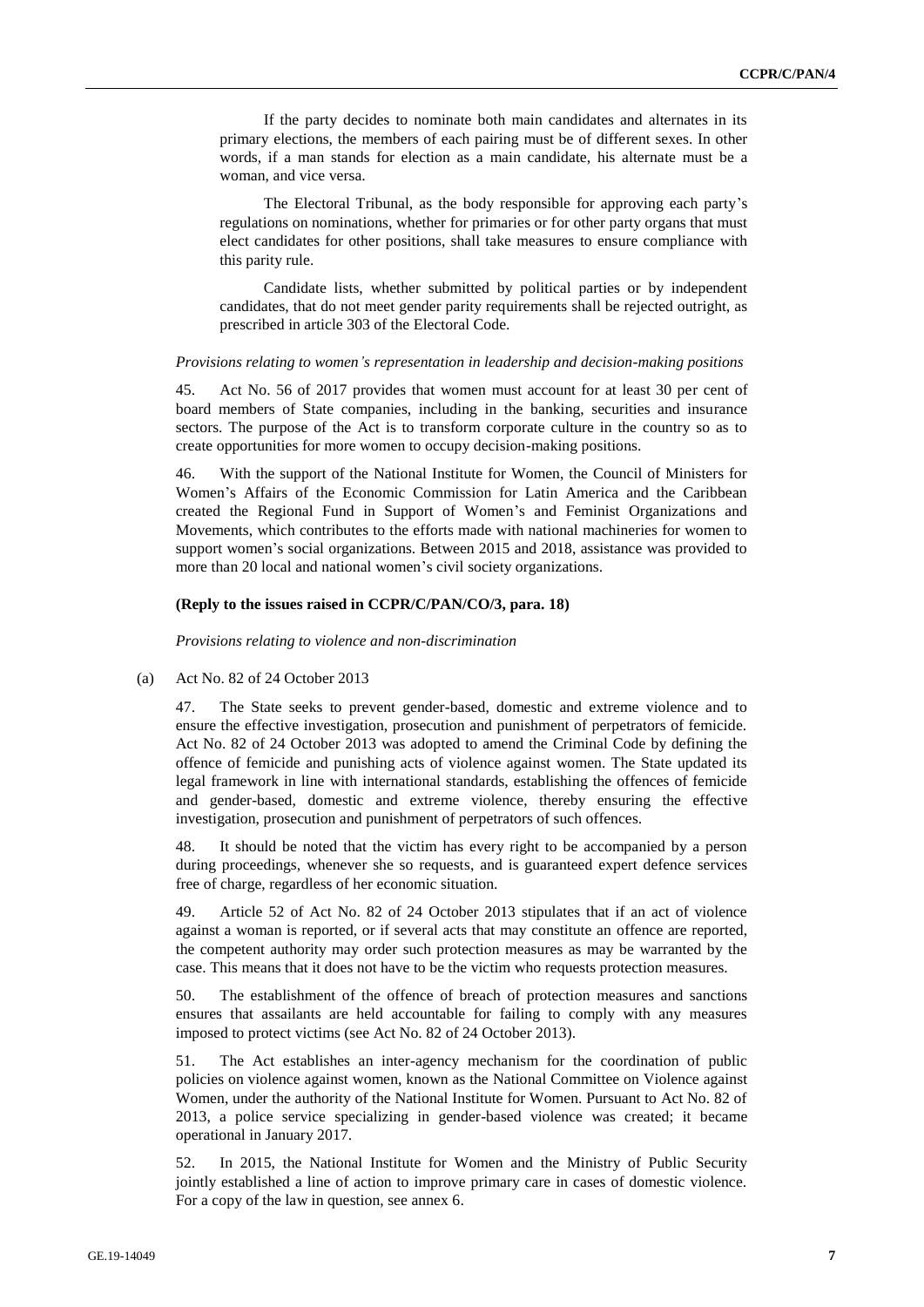(b) National Protocol on Intimate Partner Violence

53. Within the National Committee on Violence against Women, the National Protocol on Intimate Partner Violence was considered and subsequently signed (on 10 December 2015) with the aim of improving the response and procedures of agencies involved in cases of violence against women (chain of custody).

54. The Protocol provides for better investigation and better protection and care for victims of this type of violence. In a similar vein, the National Police and the Public Prosecution Service are drawing up a cooperation protocol for handling cases of genderbased violence.

(c) Inter-agency agreement of 2015

55. Panama is taking ongoing measures to redouble efforts to eliminate domestic violence and violence against women. Since 2015, the issue of the prevention of violence against women has been dealt with at the highest level of government under an inter-agency agreement that unites political will and prioritizes the issue in the agendas of entities linked to the chain of custody during the judicial process. The agreement identifies 11 areas for improvement in the provision of services and access to justice to women who seek support in dealing with violence.

(d) Act No. 4 of 1999 on the establishment of commercial courts and rules of procedure

56. Act No. 4 of 1999 develops the concept of workplace violence, defining it as violence perpetrated by persons who have an employment relationship with the victim, regardless of the hierarchical relationship. This type of violence includes conduct such as sexual harassment, gender-based harassment of women, exploitation, unequal pay for comparable work and all types of discrimination based on sex.

#### *Provisions relating to institution-building to combat violence and discrimination*

57. With regard to institution-building, the mandate of the Unit for the Protection of Victims, Witnesses, Experts and Other Participants in Criminal Proceedings was renewed under Act No. 82 of 24 October 2013 (see art. 32). A registry of offenders was created as a tool for checking, with greater accuracy, the possible risk to victims (see art. 32 (10)).

58. The National Institute for Women has been taking steps to promote women's economic empowerment and guarantee them a life free of violence. Of relevance in this regard is the implementation of two programmes: "Mujer Emprende" ("Women in business") and "Tú Puedes Mujer" ("Women can"), both of which are aimed at enabling women in situations of gender-based violence to break free from their economic dependence on their aggressors. The programmes are also targeted at women survivors of this form of violence who are living in poverty.

59. The "Women can" programme is an initiative of the National Institute for Women to promote economic empowerment and strengthen food security among rural women and their communities, in strategic partnership with the Water Resources Authority of Panama, the National Vocational Training Institute for Human Development and the Ministry of Agricultural Development.

60. A call for participants was launched through the 14 centres of the National Institute for Women established throughout the country, two of which are in indigenous regions. The purpose of the centres is to provide guidance, information and services to women victims of any form of violence. Their main objective is to strengthen women's skills and empowerment.

61. The women who took part in the programme were trained by the National Vocational Training Institute for Human Development in the areas of vegetable farming, starting a business and fish and shellfish processing. All these measures are aimed at empowering women and serving as a means of preventing violence against them. They benefited 700 rural women nationwide who work in agriculture, fishing and fish farming.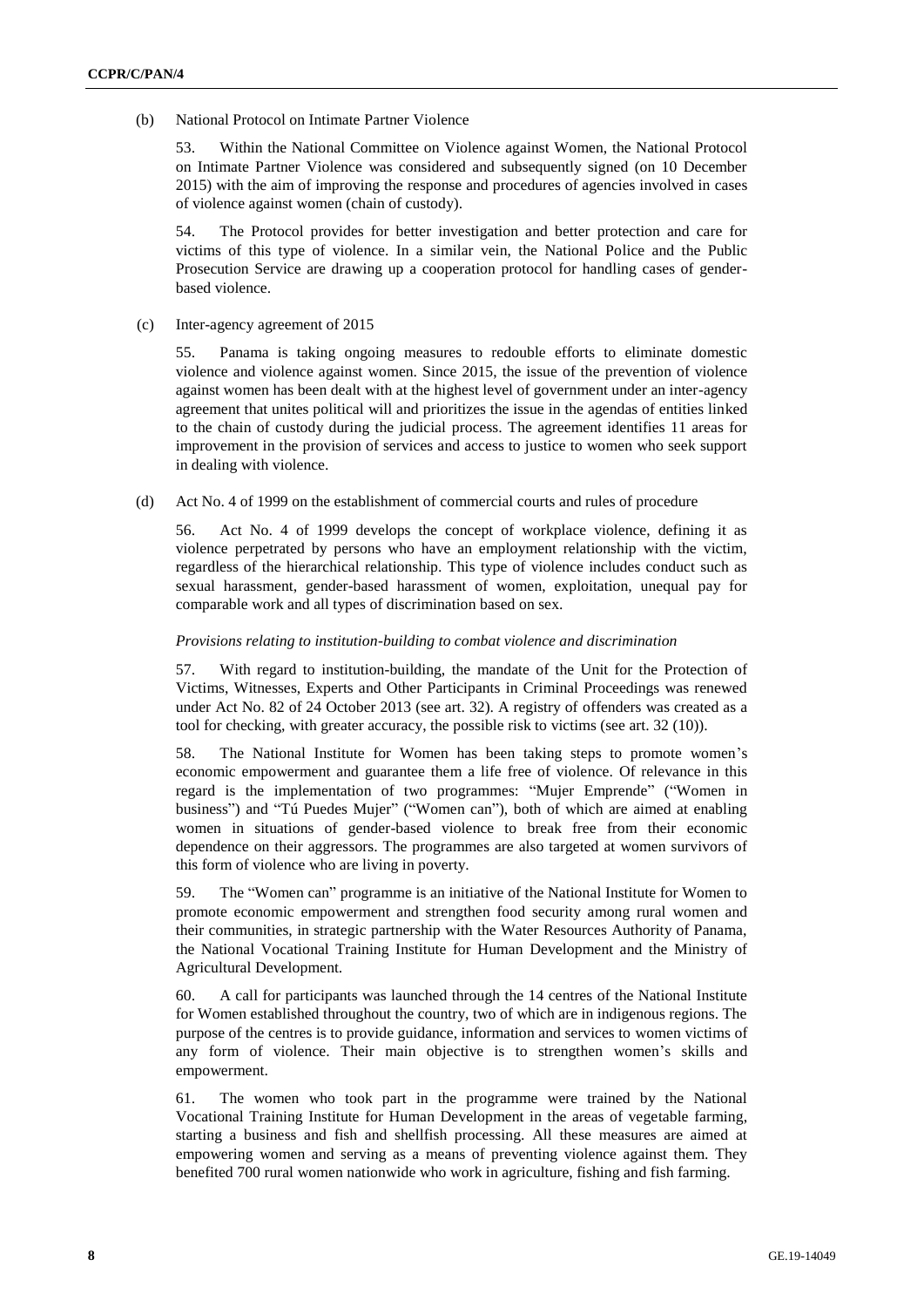62. The "Women in business" programme, with its slogan "Creating opportunities for women", is an inter-agency programme developed by the Micro-, Small and Medium-sized Enterprise Authority, the National Vocational Training Institute for Human Development and the National Institute for Women with the aim of promoting and strengthening women's economic empowerment. The 14 centres of the National Institute for Women trained 715 women nationwide in business planning.

63. At the time of writing, 570 business plans have been approved at an approximate cost of one thousand balboas (B 1,000). In addition, the evaluation committee for the Province of Darién and the region of Emberá-Wounaan will be meeting to evaluate another 104 business plans. Within the framework of the International Day of Rural Women, a workshop on the economic empowerment of rural women was held in three centres of the National Institute for Women in Coclé, La Chorrera and Los Santos, drawing the participation of 180 rural women leaders and multipliers of knowledge and experience in agricultural, farming, fishing and crafts activities.

#### *Statistics on domestic violence and femicide*

64. For a breakdown of recorded cases of femicide from 2014 to 30 April 2018 by province, see annex 7.

#### **(Reply to the issues raised in CCPR/C/PAN/CO/3, para. 16)**

*Equality in the workplace*

(a) National provisions relating to equality in the workplace

65. Article 67 of the Constitution of the Republic of Panama provides that "an equal wage or salary shall always be paid for equal work under identical conditions, regardless of who performs it, without distinction as to sex, nationality, race, social class or political or religious views".

66. In accordance with the Constitution and international conventions, article 10 of the Labour Code lays down the principle of equal pay.

67. Through the Ministry of Labour and Workforce Development, the Gender and Equal Opportunities Office was created, and has, in the performance of its functions, launched a campaign to raise awareness of gender equality, equal opportunities and equal pay at the various levels of employment, based on the provisions of Act No. 4 of 1999, which instituted equal opportunities for women.

68. On 23 May 2017, Panama adopted Act No. 27, which promotes work-life balance and shared responsibility through the creation of paternity leave for workers in private companies and the public sector.

(b) International provisions relating to workplace equality that have been ratified by the Republic of Panama

69. On 3 June 1958, Panama ratified the International Labour Organization (ILO) Equal Remuneration Convention, 1951 (No. 100), article 1 (b) of which reads as follows:

(b) the term equal remuneration for men and women workers for work of equal value refers to rates of remuneration established without discrimination based on sex.

70. On 16 May 1966, Panama ratified the ILO Discrimination (Employment and Occupation) Convention, 1958 (No. 111), article 1 (a) of which reads as follows:

(a) any distinction, exclusion or preference made on the basis of race, colour, sex, religion, political opinion, national extraction or social origin, which has the effect of nullifying or impairing equality of opportunity or treatment in employment or occupation;

71. On 27 July 1976, Panama ratified the International Covenant on Economic, Social and Cultural Rights adopted by the General Assembly of the United Nations through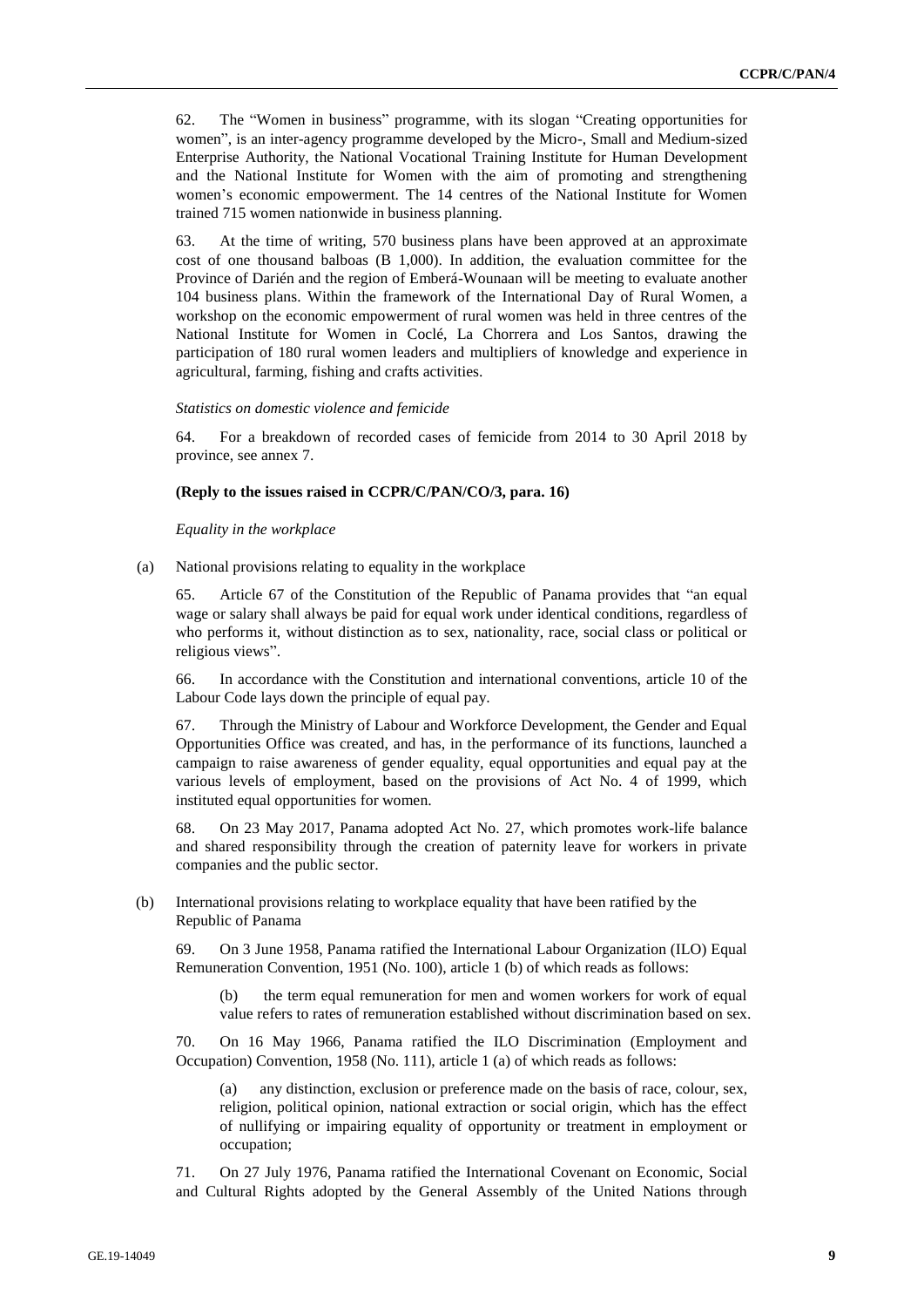resolution 2200A (XXI) of 16 December 1966, which enshrines the principle of equal remuneration, with article 7 providing that:

The States Parties to the present Covenant recognize the right of everyone to the enjoyment of just and favourable conditions of work which ensure, in particular:

(a) Remuneration which provides all workers, as a minimum, with:

(i) Fair wages and equal remuneration for work of equal value without distinction of any kind, in particular women being guaranteed conditions of work not inferior to those enjoyed by men, with equal pay for equal work;

It follows that, since the International Covenant on Economic, Social and Cultural Rights is part of the International Bill of Human Rights, equal pay is an intrinsic human right and must therefore be respected.

72. There should thus be no pay discrimination on the basis of sex, and everyone should receive equal pay for the same type of work of equal value.

(c) Initiatives relating to workplace equality

73. Since 2018, in order to accelerate results and reduce the wage gap between women and men in accordance with the 2030 Agenda and Sustainable Development Goal 8, the country has placed the issues of gender equality in the workplace and women's economic empowerment at the heart of its national agenda, establishing the National Council on Gender Parity as a public-private partnership tasked with implementing the Panamanian Gender Parity Initiative, which includes a strategic and operational plan.

74. The main activities undertaken are detailed below.

#### *National Council on Gender Parity*

75. On 11 July 2018, Panama launched the National Council on Gender Parity, which is responsible for coordinating activities and creating synergies among all actors in the Government, the private sector and non-governmental organizations with the aim of achieving gender equity.

76. The Council's role is key to the success of the Gender Parity Initiative, and was complemented by the signing of the implementing regulations of Act No. 56 of 2017, on the participation of women in State boards of directors, which seeks to promote the participation of women on the basis not only of their gender but also of their abilities.

#### *Equal Pay International Coalition*

77. Panama is part of the Equal Pay International Coalition promoted by the United Nations Entity for Gender Equality and the Empowerment of Women (UN-Women), ILO and the Organization for Economic Cooperation and Development. The Coalition is a strategic partnership designed to support member States' efforts to achieve the Sustainable Development Goals, including Goal 5 on gender equality and target 8.5, which is to achieve full and productive employment and decent work for all women and men, including for young people and persons with disabilities, and equal pay for work of equal value. Achieving the goals of equal pay and women's empowerment also contributes to the reduction of poverty and inequalities and to peace and justice, in accordance with Sustainable Development Goals 1, 10, 16, and 17.

78. In working to accomplish these objectives, the Coalition's key partners include Governments, businesses, workers' organizations, academia and civil society, with the aims being to promote public-private partnerships and have a greater impact and significance.

79. Efforts are under way to develop materials to raise awareness of the issue of equal pay and of the Coalition's work by launching a regional equal pay website. In addition, two training sessions will be organized on equal pay issues, the dissemination of information about the Coalition and the regional agenda to promote equal pay at the institutional level.

80. Steps are also being taken to develop the prototype of a regional tool that would enable labour organizations (public organizations, non-governmental organizations (NGOs)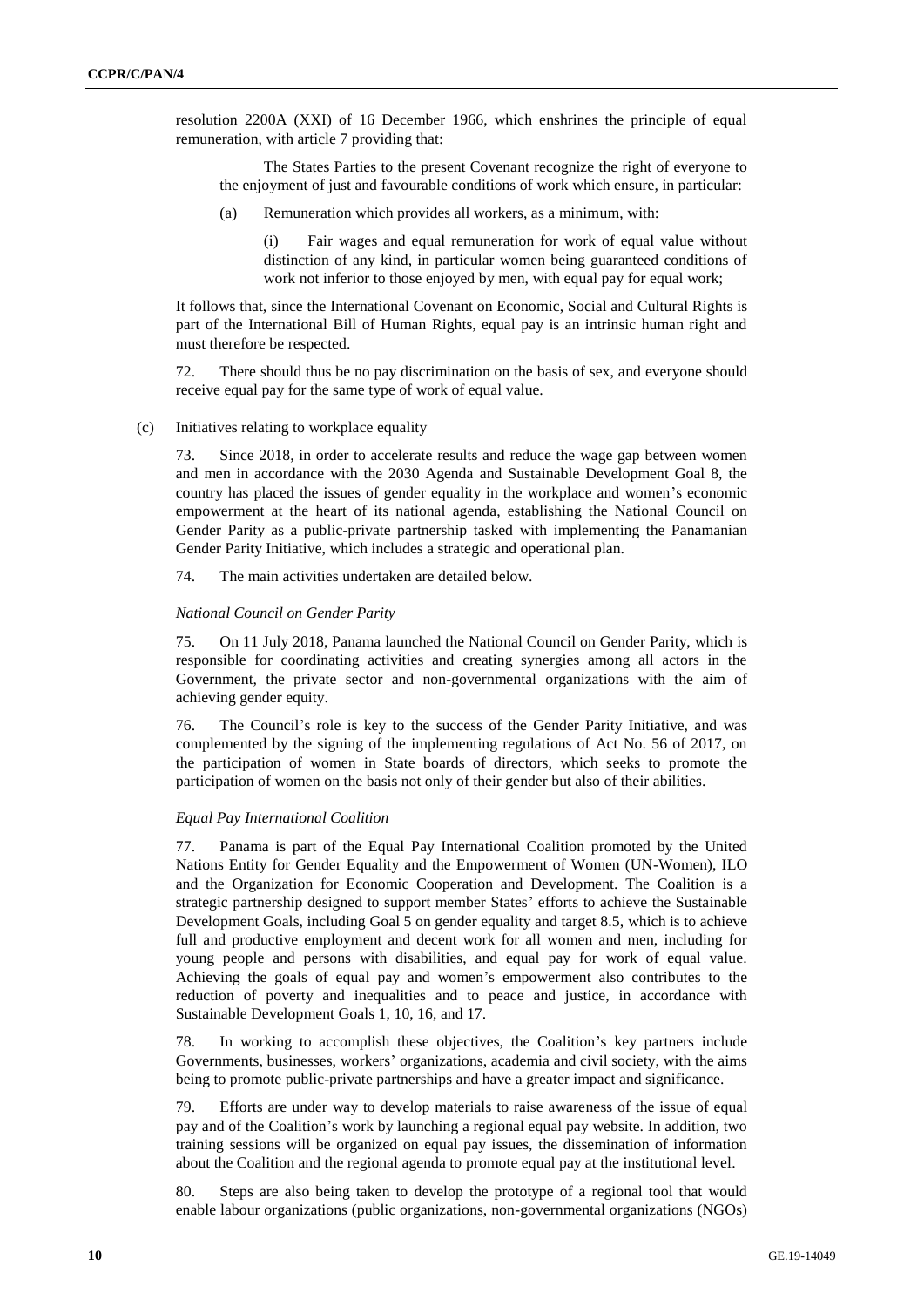and private companies) to measure wage gaps in their own organizations in an objective and standardized manner. The tool can be configured according to each organization's characteristics and adapted to a particular country in the region. Lastly, there are plans to make Equal Pay Day official in Latin America and the Caribbean so as to raise awareness of it.

#### *Gender Parity Initiative, Panama*

81. The Gender Parity Initiative is an initiative of the Inter-American Development Bank and the World Economic Forum whose main objective is to address the causes of gender disparity in the workplace and to find solutions and good practices in both the public and private sectors.

82. Some of the activities carried out by the companies that participate in the Gender Parity Initiative Leadership Group are:

- The application of recruitment and selection mechanisms without gender discrimination by Banco General, Banistmo, Empresas Bern and TECNASA.
- The implementation, by Banistmo (Leadership Institute) and Stratego, among others, of company-wide continuous training programmes from which women and men benefit equally.
- Initiatives to promote staff well-being, including occupational health measures, the improvement of the work environment and the provision of breastfeeding rooms, in organizations such as Banco General, the City of Knowledge Foundation and Banistmo.
- Remuneration policies without gender discrimination, such as the one implemented by Stratego, and analyses of gender wage gaps, such as those carried out by TECNASA and Empresas Bern.
- The adoption, by organizations such as Banco General and Stratego, of codes of ethics, with the definition and dissemination of rules and protocols on sexual harassment.

#### *Gender Equality Seal for Private Enterprises*

83. The "Gender Equality Seal" project for private enterprises is implemented by the Ministry of Labour and Workforce Development in conjunction with the National Institute for Women and the Ministry of Trade and Industry.

84. Its aim is to serve as a first step for public and private companies in reducing wage gaps and ensuring decent working conditions for both women and men.

85. The project has begun to be implemented, and it is estimated that the first certifications of companies will be awarded in the first quarter of 2019.

#### *National action plan to promote equal pay in all sectors*

86. The national action plan to promote equal pay is part of the Gender Parity Initiative and aims to draw attention to and reduce wage gaps.

- 87. The plan is divided into four phases:
	- Awareness-raising and undertaking of commitments, to put equal pay on the social, labour, public and private agendas and to secure commitments from the relevant actors.
	- Knowledge-building, to serve as a basis for precise and effective action and for a better understanding of the causes of wage gaps.
	- Implementation, to have an impact on equal pay by addressing gaps and implementing transparent wage policies.
	- Monitoring and evaluation, to ensure implementation, measure progress and check compliance.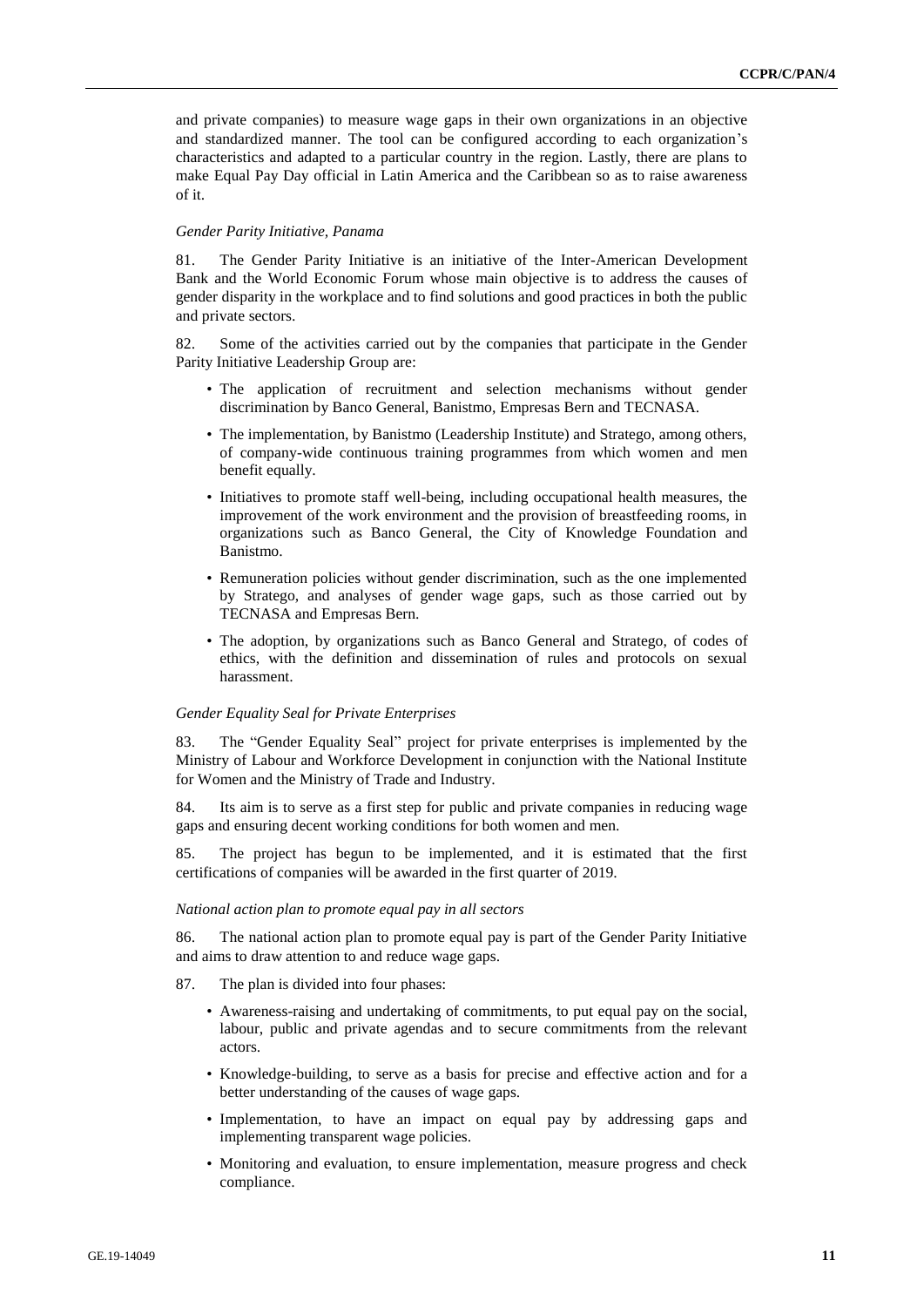88. These four phases will be carried out under a legislative framework that guarantees rights and establishes obligations. It should be noted that the plan deals with cross-cutting elements such as work-life balance and shared responsibility, vertical and horizontal segregation, job quality and the position of women within organizations.

#### *Forums and conferences*

89. In January 2018, a regional conference entitled "Equal Pay for Men and Women for More Prosperous and Inclusive Economies" was held to enable national and international actors to discuss ways to combat the gender pay gap.

90. Panama also hosted a national forum entitled "Young Women: Beneficiaries and Architects of the Jobs of the Future" for representatives of the public, private, academic and civil society sectors, multilateral organizations and diplomatic missions, and launched the Women's Empowerment Principles, which are a call to action in the private sector.

91. The Principles are informed by real-life business practices and input from around the world. They are intended to guide the way towards best practices in highlighting the gender dimension in the corporate sphere, the United Nations Global Compact and the role of business in sustainable development.

#### *Dissemination and awareness-raising online*

92. Panama has a microsite containing information on the steps being taken to promote equal pay in Panama and at the regional level: https://mire.gob.pa/epic/.

#### *Prohibition on requests for pregnancy tests*

93. Requesting women to undergo pregnancy tests is prohibited under Act No. 4 of 1999 and its implementing regulations in Executive Decree No. 53 of 2002. The Ministry of Labour and Workforce Development is in the process of establishing a comprehensive national mechanism to receive and process complaints by women workers of violations involving discrimination in occupation and employment on the basis of sex, race, ethnicity, age, social class or other factors, with a view to ensuring respect for the dignity of women workers.

## **4. Article 4: Protection of human rights during states of emergency**

94. For information on the suspension of fundamental safeguards during states of emergency, see paragraph 251 of the common core document (HRI/CORE/PAN/2017).

## **5. Article 5: Safeguarding the rights recognized in the Covenant**

95. For information on the safeguards in place to protect the rights recognized in the Covenant, see the section of the common core document relating to the submission of procedural remedies (HRI/CORE/PAN/2017, paras. 258–265).

## **6. Article 6: Right to life**

#### **(Reply to the issues raised in CCPR/C/PAN/CO/3, para. 7)**

96. The Truth Commission was established pursuant to Executive Decree No. 2 of 18 January 2001 to "help bring to light the truth about violations of the fundamental right to life, including disappearances committed during the military regime that governed Panama beginning in 1968". It issued its final report on 18 April 2002, in which it documented 110 cases of killing and enforced disappearance. Having fulfilled its purpose, the Commission is no longer active.

97. With a view to processing petitions lodged by the relatives of victims of human rights violations, in 2011, a Special National Commission was established to participate in conciliatory discussions with the Committee of Relatives of Murdered and Disappeared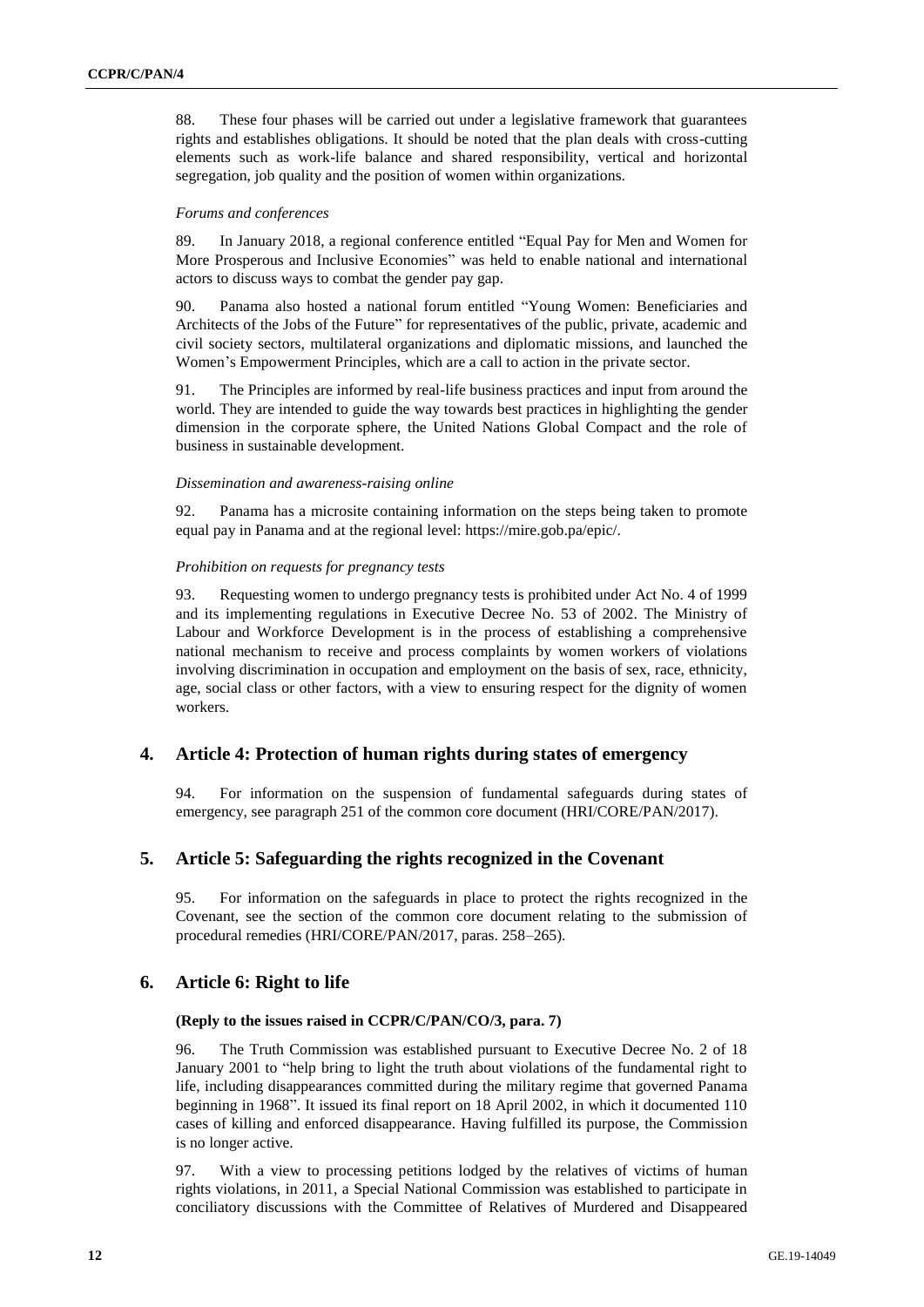Persons in Panama. It is composed of representatives of various State institutions and members of committees of relatives of disappeared persons. The Commission receives support from the International Committee of the Red Cross, in accordance with Executive Decree No. 449 of 30 December 2011. For more information, see the aforementioned decree, which is contained in annex 8.

98. The Public Prosecution Service is processing 72 cases, which are currently the subject of judicial proceedings, pursuant to which various procedural measures have been taken. Cases may be reopened depending on the matter in question, the measures adopted and any new evidence that comes to light.

99. With a view to making headway in these cases, the Public Prosecution Service, acting through the first senior prosecutor for the First Judicial District, advised the Committee of Relatives of Murdered and Disappeared Persons in Panama that a legal team representing the victims' relatives should examine each case in every judicial district so as to be able to proceed in a manner appropriate to the current legal status of each case.

100. The cases of Rita Wald and Heliodoro Portugal were brought before and considered by the Inter-American Court of Human Rights. For a discussion of these cases, see paragraphs 203–208 of the fourth periodic report of Panama under the Convention against Torture and Other Cruel, Inhuman or Degrading Treatment or Punishment (CAT/C/PAN/4).

#### *Imprescriptibility of the offence of enforced disappearance*

101. Through Act No. 55 of 30 November 2016, article 152 of the Criminal Code was amended and now provides that no statute of limitations is to be applied to the offence of enforced disappearance. This characterization complies with the obligations undertaken by the Panamanian State pursuant to the friendly settlement negotiated through the inter-American human rights system with the relatives of Rita Wald, who was the victim of enforced disappearance. For further information regarding the obligations undertaken, see paragraphs 203 and 204 of the fourth periodic report of Panama under the Convention against Torture (CAT/C/PAN/4).

#### **(Reply to the issues raised in CCPR/C/PAN/CO/3, para. 9)**

(a) Amendment of criminal legislation on abortion

102. In 2007, amendments were made to the Criminal Code and the conditions that must be met to obtain an abortion. These conditions are specified in book two, title I, chapter I, section  $3^a$ , "Induced abortion".

103. Article 144 of the Criminal Code provides that abortion is not punishable if it is performed to terminate a pregnancy that is the result of rape, as evidenced by the findings of an investigation. In addition, abortion is not punishable if it is performed because of serious health complications that endanger the life of the mother or fetus. In all such cases, the woman concerned must give her consent.

104. The law continues to require that cases of rape be proved by means of an investigation, which can only be authorized by a multidisciplinary committee. For a breakdown of the number of abortions reported nationwide in the last four years, see annex 9.

#### (b) Measures to prevent unwanted pregnancies

105. The Ministry of Health ensures that women of childbearing age have access to contraceptive and family planning methods. In 2017, the Ministry expanded the availability of contraceptive and family planning methods in health centres throughout the country, including contraceptive implants, which are 95 per cent effective. Access to counselling and contraceptive and family planning methods is provided free of charge through the public health service.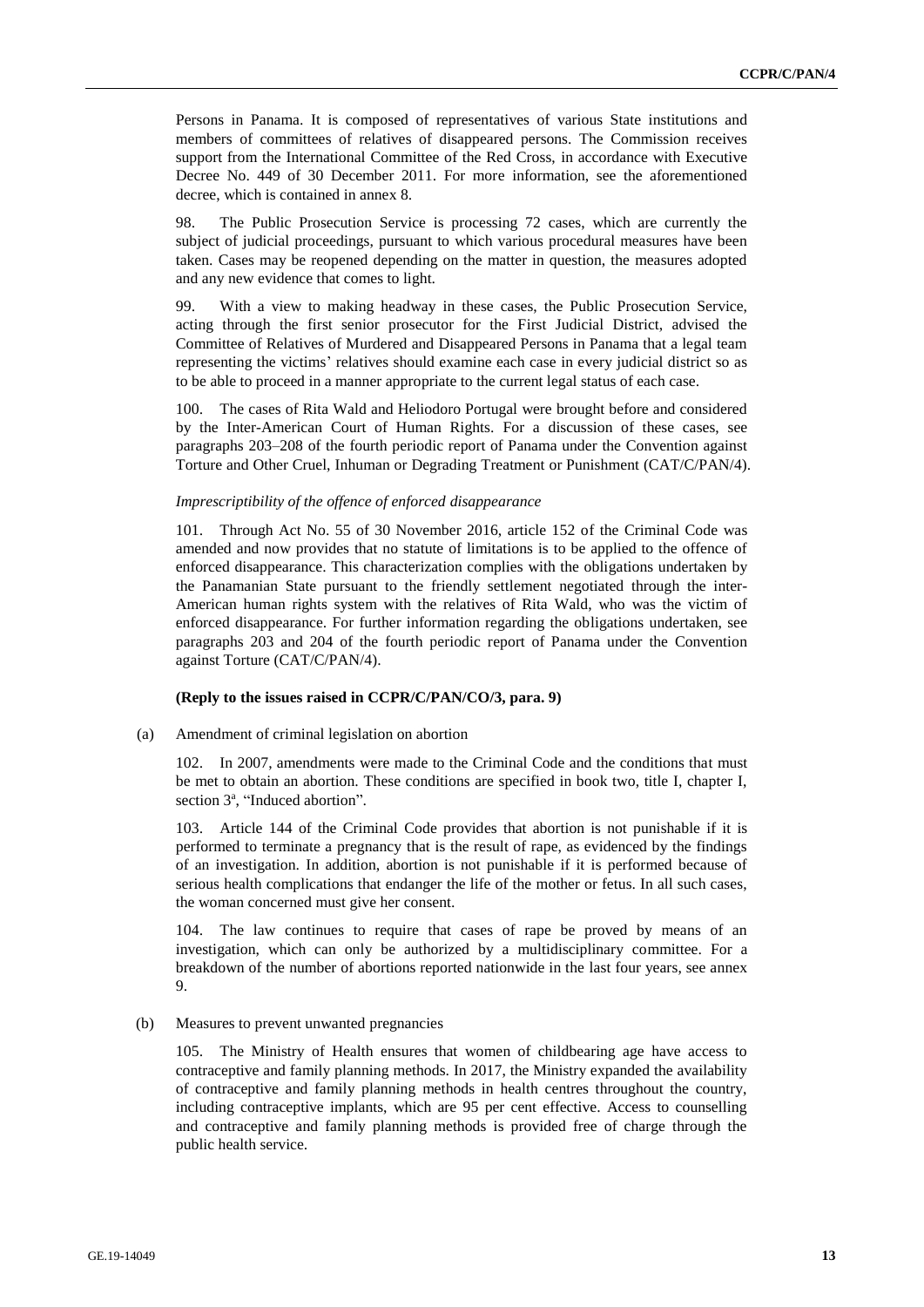## **7. Article 7: Prohibition of torture and cruel, inhuman or degrading treatment or punishment; prohibition of medical or scientific experimentation without consent**

#### **(Reply to the issues raised in CCPR/C/PAN/CO/3, para. 10)**

*Measures to monitor, investigate and end abuses by law enforcement officers and to prosecute and punish perpetrators*

106. The offence of torture is defined in articles 156 and 156-A of the Criminal Code.

107. For information regarding investigations into acts of torture or ill-treatment, see paragraph 16 of the fourth periodic report of Panama under the Convention against Torture (CAT/C/PAN/4).

108. Complaints can be lodged through a prison mailbox or a telephone helpline. The Ombudsman's Office receives complaints and makes regular visits to the country's various penitentiary facilities. (Insert latest information regarding the Subcommittee on Prevention of Torture.)

109. Acts committed by members of the National Police that prejudice the rights of a third party are punishable under the police internal disciplinary code. Once the unit responsible for the violation is identified, punishment is imposed in accordance with the seriousness of the violation. This punishment may go as far as dismissal.

110. The offence of torture is defined in article 156 of the Criminal Code. For further information, see paragraphs 17 and 18 of the fourth periodic report of Panama under the Convention against Torture (CAT/C/PAN/4).

#### *Investigation*

111. See paragraph 16 of the fourth periodic report of Panama under the Convention against Torture (CAT/C/PAN/4) for information on investigations into acts of torture or illtreatment.

112. Through Act No. 55 of 2003 on the reorganization of the Panamanian prison system, the State ensures that persons deprived of liberty enjoy equal treatment and the same judicial safeguards as other inhabitants, with the exception of rights that are suspended or limited by virtue of such persons' detention.

113. The following concrete measures have been taken to address the issue of corruption as part of a zero-tolerance policy:

- Strengthening the inspectorate of the Directorate of the Prison System
- Defining and establishing protocols
- Setting up a complaints helpline
- Rotating prison staff
- Developing a prison system database to correlate information on cases of corruption and generate statistics to help optimize preventive and reactive measures

#### *Measures to provide human rights training to law enforcement agencies*

114. The Prison Training Academy, which operates under the auspices of the Ministry of the Interior, has introduced a module on torture prevention into its basic curriculum to ensure that prison officers have the basic knowledge necessary to avoid such acts. All new prison officials receive training on torture prevention during their induction.

115. The General José Domingo Espinar Police Training and Specialization Centre runs a course for police officers selected to work in penitentiary facilities. They receive two weeks of training on procedures in relation to persons deprived of liberty. The subjects covered include rights and responsibilities within the prison system.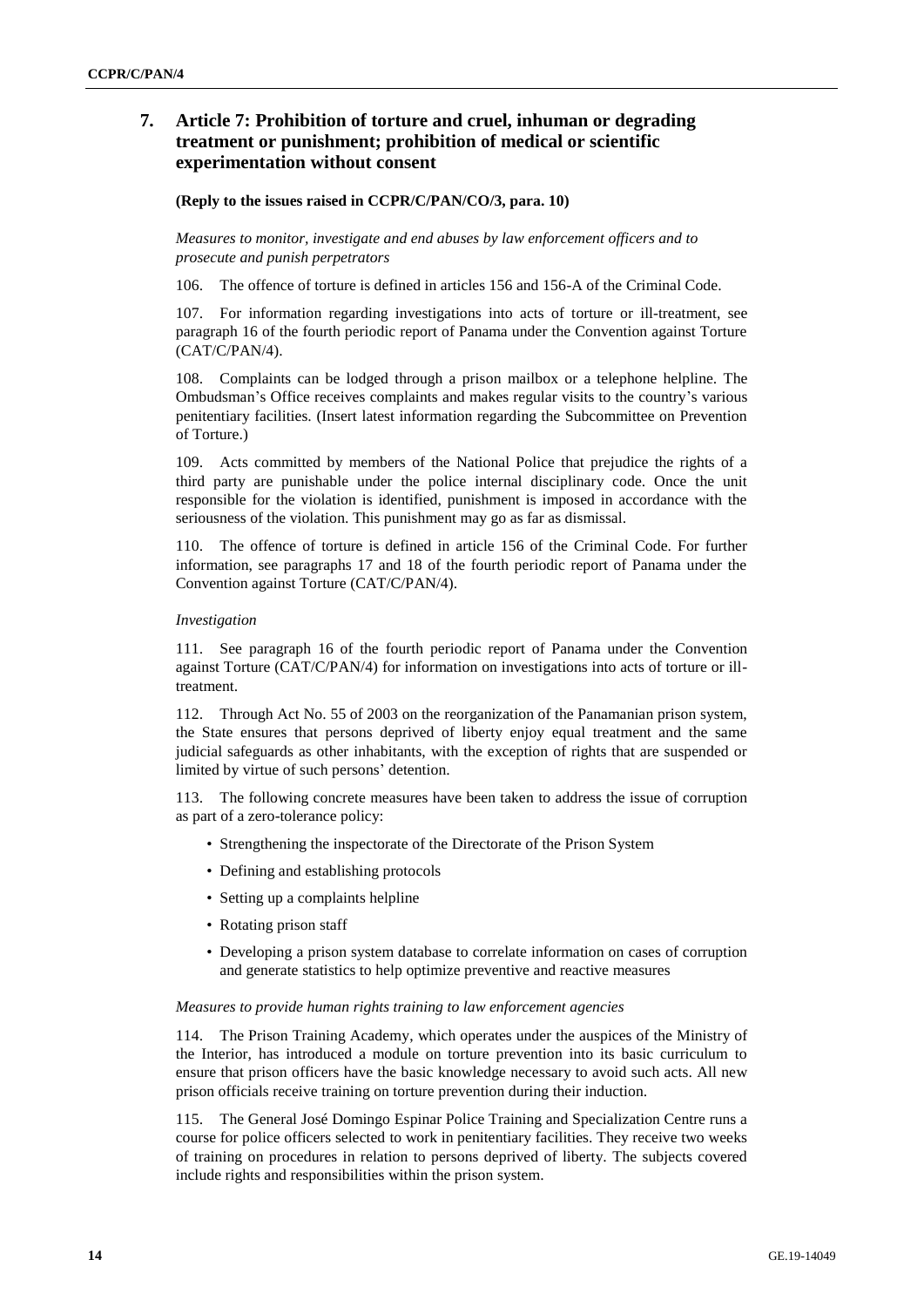116. This training is reinforced by the Ombudsman's Office, which periodically conducts human rights training sessions for officers of the National Police and the prison system.

*Ratification of the Optional Protocol to the Convention against Torture and Other Cruel, Inhuman or Degrading Treatment or Punishment and establishment of a national mechanism for the prevention of torture*

117. One of the main advances that Panama has made in the area of torture prevention is the ratification in 2011 of the Optional Protocol to the Convention against Torture and Other Cruel, Inhuman or Degrading Treatment or Punishment, through Act No. 26 of 30 March 2011.

118. In view of the need to take steps to fulfil the commitments set forth in the Optional Protocol, in 2014, work began on the establishment of a national preventive mechanism, which was ultimately set up pursuant to Act No. 6 of 22 February 2017 on the establishment of the National Mechanism for the Prevention of Torture and Other Cruel, Inhuman or Degrading Treatment or Punishment. This entity is attached to the Ombudsman's Office and has administrative and operational independence and its own budget.

119. By June 2018, regulations for the Act had been adopted and an inter-agency agreement had been concluded to provide a budget for the first year. For the first 12 months of its operation, the mechanism has benefited from extra support through a cooperation project designed to ensure its uninterrupted functioning and to strengthen training activities on its purpose and responsibilities.

120. The national preventive mechanism has been operational since September 2018.

## **8. Article 8: Prohibition of slavery, servitude and forced labour and protection against such practices**

#### **(Reply to the issues raised in CCPR/C/PAN/CO/3, para. 20)**

121. Since 2010, the Government of Panama has been following a road map for the eradication of child labour in Panama by 2019. It has been conducting a child labour survey every two years since 2008 in order to piece together a comprehensive picture of the national child labour situation. It also set up the National Directorate for Combating Child Labour and Protecting Adolescent Workers under the Ministry of Labour and Workforce Development.

122. The Directorate's Department of Supervision and Monitoring monitors the employment situation of adolescent workers and ensures that children are not recruited to work in production sectors. The Department works in coordination with the Directorate of Labour Inspection to ensure compliance with labour regulations and international conventions.

123. The Committee for the Eradication of Child Labour and the Protection of Adolescent Workers was established through Executive Decree No. 107 of 11 June 2013. The Committee is composed of representatives of multiple institutions involved in addressing the issue of child labour.

124. The findings of the 2016 census conducted by the National Statistics and Census Institute indicated that 23,855 children and adolescents were engaged in child labour. This figure shows that 2,855 fewer children and adolescents were working than in 2014. Of those 23,855 minors, 24.8 per cent were between the ages of 5 and 9 years, 50.7 per cent were between the ages of 10 and 14 years and 24.4 per cent were between the ages of 15 and 17 years.

125. For a breakdown of the results of the project to introduce policies against child labour, see paragraphs 90–98 of the replies submitted by Panama to the list of issues in relation to the combined fifth and sixth periodic reports of Panama to the Committee on the Rights of the Child (CRC/C/PAN/Q/5-6/Add.1).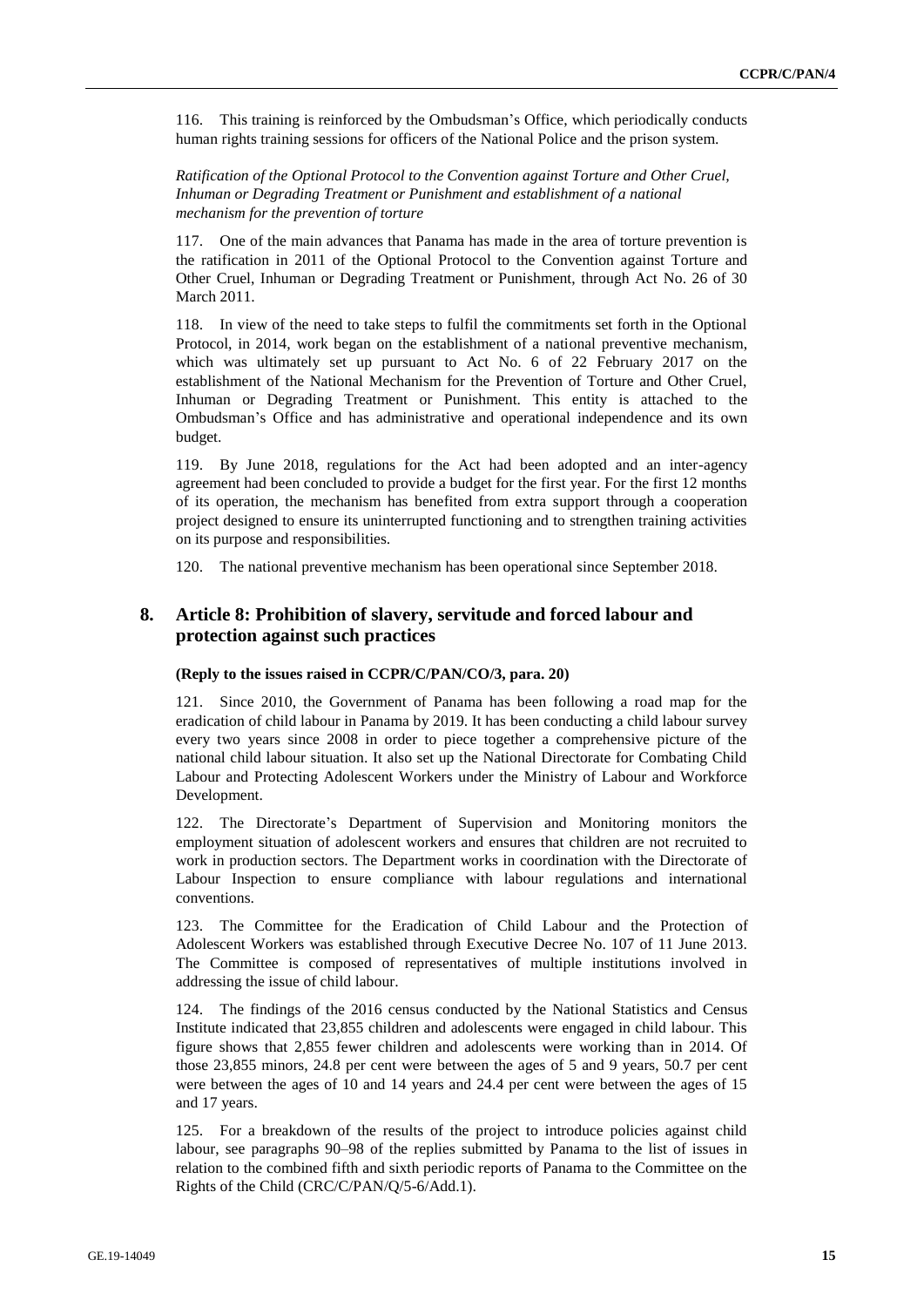| By survey year |                                 |
|----------------|---------------------------------|
| Year           | No. of children and adolescents |
| 2000           | 47 967                          |
| 2008           | 89 767                          |
| 2010           | 60 702                          |
| 2012           | 50410                           |
| 2014           | 26 7 10                         |
| 2016           | 23 855                          |

**Number of children and adolescents engaged in child labour Data from the child labour survey Office of the Comptroller General** 

*Source:* National Statistics and Census Institute-Office of the Comptroller General.

126. For a breakdown of the results of the latest child labour survey, see annex 10.

#### *Prohibition of the worst forms of child labour, including domestic work*

127. Through Executive Decree No. 1 of 5 January 2016, the Government of Panama established a list of dangerous jobs, including domestic work, that may not be performed by persons under the age of 18.

128. In accordance with the Decree, the list of dangerous jobs was updated in 2016, this time with an emphasis on the prohibition of specific tasks carried out at work. Six areas of work that present risks for children were identified: transportation, street vending, loading and unloading, banana farming, fruit picking and coffee bean harvesting.

#### *Labour inspections*

129. The Directorate of Labour Inspection of the Ministry of Labour and Workforce Development currently employs 276 inspectors and safety officers nationwide. They are responsible for ensuring compliance with labour laws and protecting the rights of workers, particularly the most vulnerable in society, throughout the country. This includes the conduct of child labour inspections.

130. An in-service training module on child labour for labour inspectors throughout the country has been developed with the aim of standardizing the criteria applicable to the conduct of child labour inspections.

131. Inspectors' responsibilities include defining the inspection strategy, roles and approaches with regard to cases of child labour; coordinating inspections with other departments involved in an official capacity; and ensuring that the training module is used as a formal continuous training tool.

#### *Institution-building and coordination*

132. The Directorate for Combating Child Labour and Protecting Adolescent Workers was established under the Ministry of the Interior to promote public policies intended to prevent and eradicate child labour, in accordance with the national and international legal standards adopted by Panama. The Directorate was established pursuant to Ministerial Decree No. DM-57 of 23 February 2010.

133. The Directorate has three main tools with which to conduct its monitoring work: the monitoring system explained above, a procedure for addressing cases of child labour and a municipal strategy for eradicating child labour.

134. Other advances in this area include the establishment of the Committee for the Eradication of Child Labour and the Protection of Adolescent Workers pursuant to Decree No. 25 of April 1997, which was amended by Executive Decree No. 37 of 21 June 2005 and Decree No. 107 of 11 June 2013. Additionally, Executive Decree No. 1 of 5 January 2016 was adopted, amending and supplementing Executive Decree No. 19 of 12 June 2006,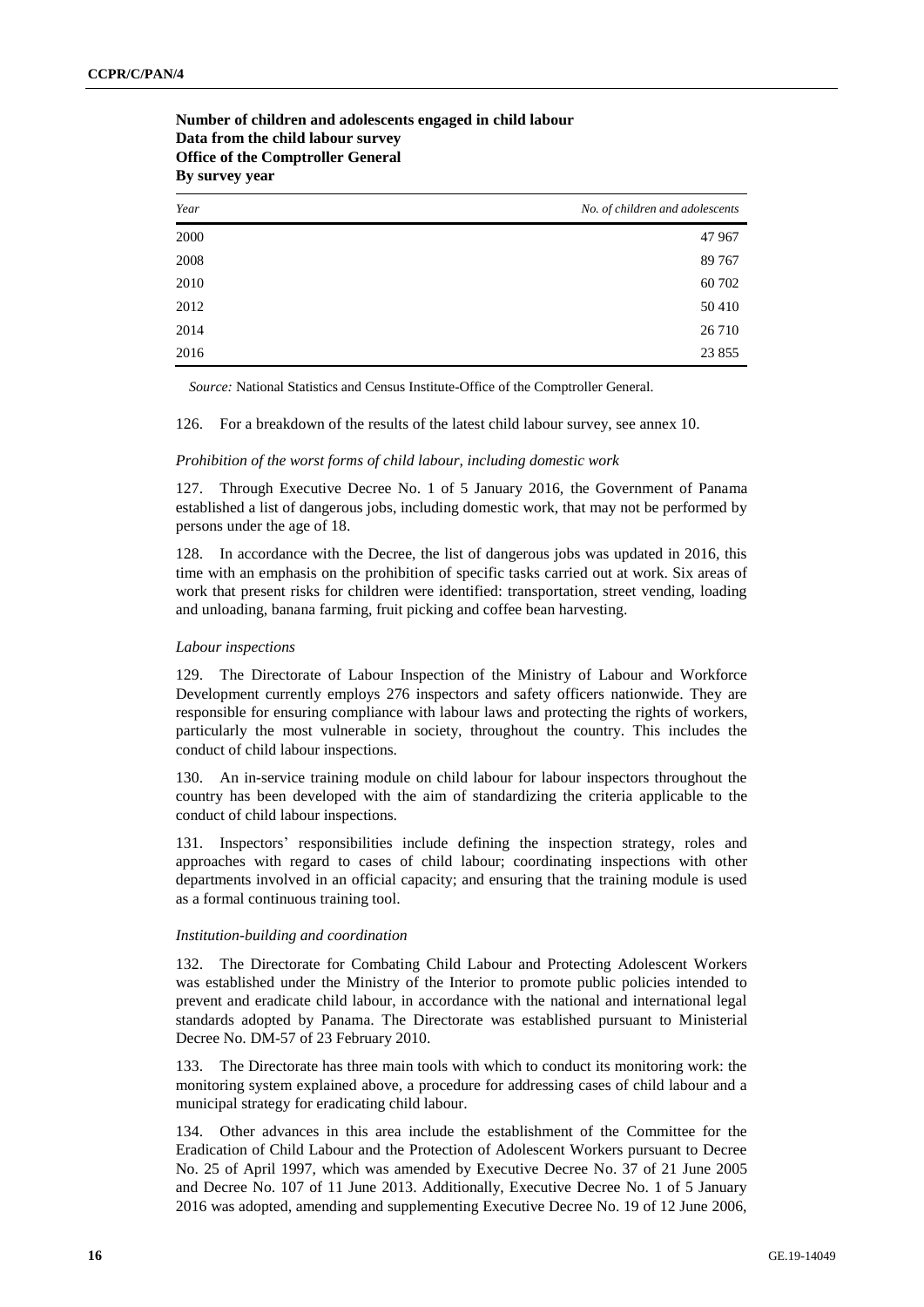which establishes a list of dangerous jobs that may not be performed by children in the framework of efforts to combat the worst forms of child labour. Executive Decree No. 1 is contained in annex 11.

#### *Country programmes*

135. In 2011, the Directorate for Combating Child Labour and Protecting Adolescent Workers implemented the Governmental Programme of Direct Action for the Prevention and Eradication of Child Labour in those geographical areas with the highest incidence of child and adolescent labour. These areas included Bocas del Toro, Darién, Herrera, Los Santos, Veraguas and the indigenous regions of Ngobe Buglé, Emberá-Wounaan and Guna Yala.

136. The Programme of Direct Action assists child and adolescent workers in situations of vulnerability. It has led to the establishment of a database on child and adolescent workers, which facilitates the work of the Directorate for Combating Child Labour and Protecting Adolescent Workers, the National Secretariat for Children, Adolescents and the Family, the Juvenile Police and the Institute for the Training and Use of Human Resources. A total of 8,989 child and adolescent workers at social risk have benefited from the Programme.

#### *Protection of adolescent workers*

137. Since 2015, the Ministry of Labour has been implementing the "Sowing Values for the Future" project, whose aim is to ensure that the recruitment of young people of legal working age is accompanied by strategies to provide them with the tools they need in order to develop a positive attitude towards employment and assume their responsibilities.

138. It was decided that the National Vocational Training Institute for Human Development should offer vocational training programmes to provide a solution for adolescents who, for whatever reason, have had to drop out of regular school or do not wish to pursue a formal education.

#### *Surveys*

139. The National Statistics and Census Institute conducts a biennial child labour survey to identify the areas in which child labour is most prevalent and the types of work being performed by child and adolescent workers.

#### *Country free of child labour in sugar cane production*

140. On 20 September 2018, the United States Department of Labor declared Panama a country free of child labour in the production of sugar cane. The Department of State indicated that this achievement was due to the strengthening of penalties for child labour under the Labour Code.

## **9. Articles 9 and 10: Right to liberty and security of person and safeguards against arbitrary detention; rights of persons deprived of liberty**

#### **(Reply to the issues raised in CCPR/C/PAN/CO/3, para. 12)**

#### *Adversarial criminal justice system*

141. One of the measures taken by the Panamanian State was to institute, on 2 September 2016, an adversarial criminal justice system designed to respond swiftly to alleged offences through a system of rights and guarantees in which the prosecution, the defence and the victim have equal opportunities to be heard and in which decisions are taken by an independent and impartial tribunal.

142. The introduction of the adversarial criminal justice system has reduced the length of time between the initiation of proceedings and the issuance of a decision on the merits,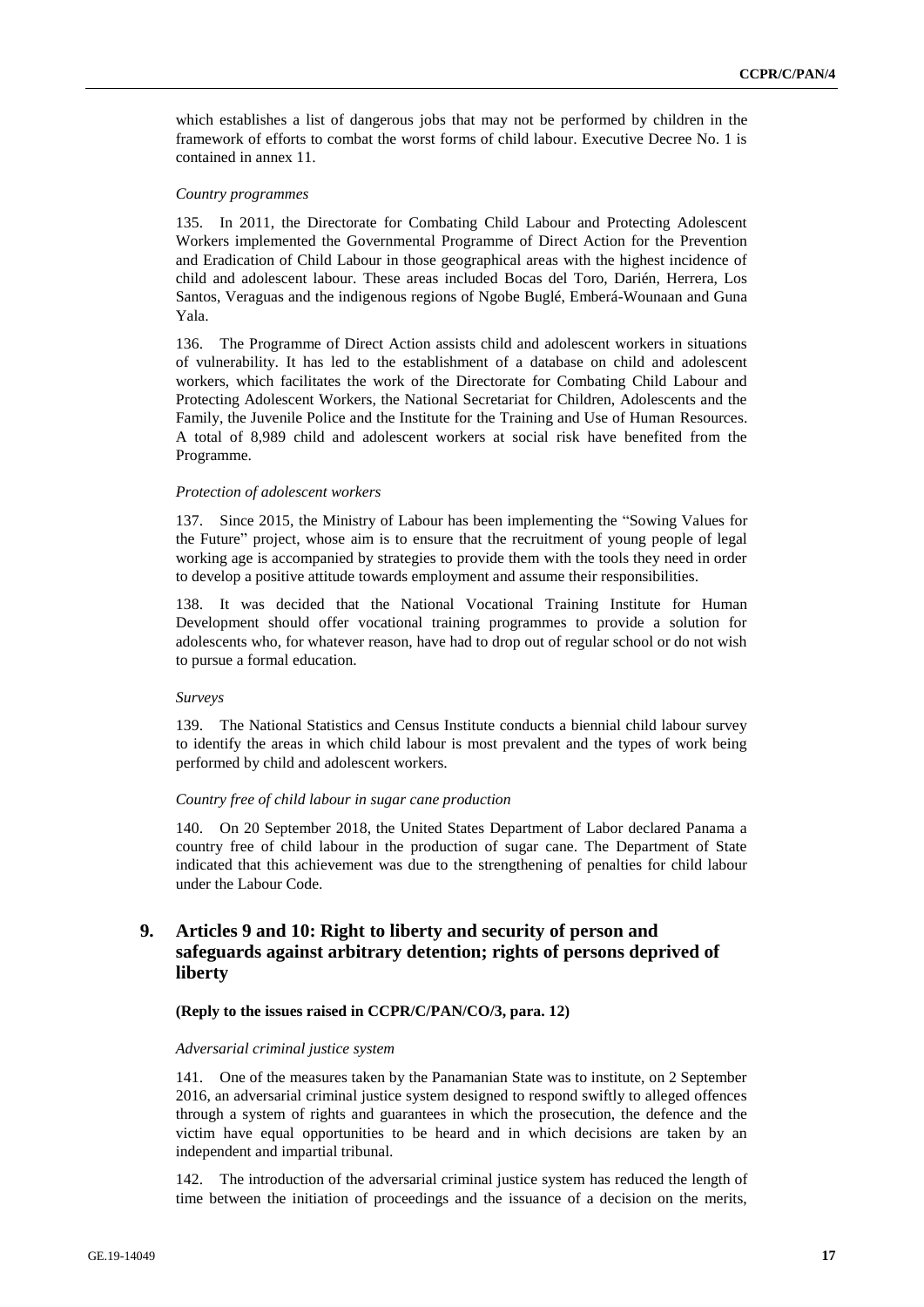thereby reducing the time detainees spend awaiting trial. Waiting times have decreased by 73 per cent on average compared to those recorded when the inquisitorial system was in place, before the current system was introduced.

#### *Efforts to reduce case backlog*

143. With regard to judicial measures, the judicial body of the Panamanian State responsible for the administration of justice under the mixed inquisitorial system has for several years been taking steps to reduce the backlog of criminal cases by tasking alternate judges and magistrates solely with this endeavour. These judges and magistrates serve various courts of all levels, taking on the cases that have been delayed the longest, in order to expedite the conduct of hearings or the processing of cases with a view to alleviating judicial delays.

#### *Pretrial detention*

144. The amendments introduced into the Code of Criminal Procedure in 2008 reinforced the principle that pretrial detention should be an exceptional measure. Pretrial detention may be ordered only by a supervisory judge and only in cases involving offences that carry a minimum sentence of 4 years' imprisonment, where there exists evidence establishing the offence and the suspect's involvement in it, and where there is a risk of flight, a risk of destruction of evidence or a risk that releasing the suspect could endanger the life or health of another person or of the suspect himself or herself.

145. There are also certain categories of persons for whom pretrial detention may not be ordered, namely pregnant women, seriously ill persons, persons with disabilities who are in a situation of vulnerability, persons aged 70 years or over and drug- or alcohol-dependent persons who are participating in a rehabilitation programme and whose detoxification could be jeopardized by interruption of the programme.

#### *Arrest and detention review hearings*

146. As from 2 September 2016, in all judicial districts where the criminal justice system is adversarial, arrest review hearings are held in cases of arrest in flagrante delicto or arrest pursuant to an order of apprehension and detention for questioning issued by the Public Prosecution Service.

147. During detention review hearings, also known as preventive measure hearings, pretrial detention may be requested by the Public Prosecution Service. It falls to the supervisory judge to determine whether such a measure is appropriate, in accordance with his or her duty to ensure that the parties to the proceedings are afforded fundamental safeguards.

#### *Alternatives to pretrial detention*

148. The judicial branch, acting through its supervisory judges and trial courts, has a duty, depending on the stage of the criminal proceedings, to manage and oversee the implementation of preventive measures other than pretrial detention.

149. Another legislative change brought about by the implementation of the adversarial criminal justice system is the introduction of bail. An application for bail may be submitted regardless of the nature of the wrongful act committed, and the supervisory judge or the trial court is responsible for determining whether to grant bail according to the circumstances and the facts in each case.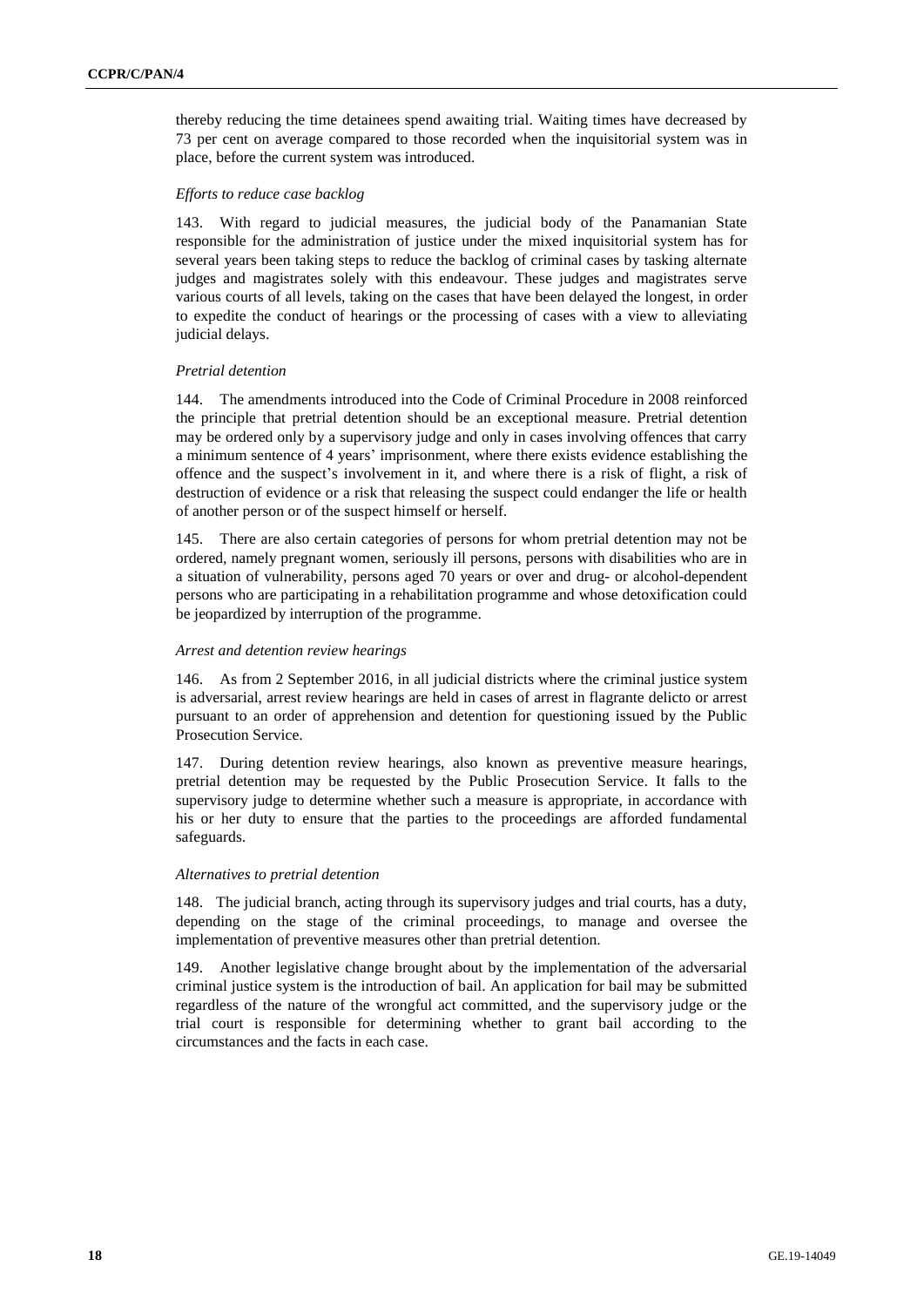## **10. Article 10: Rights of persons deprived of liberty**

#### **(Reply to the issues raised in CCPR/C/PAN/CO/3, para. 11)**

#### *Prison system reform*

150. Since 2015, Panama has been engaged in a process of completely reforming its prison system, which is one of the objectives of the Governance Plan 2014–2019. The reform is intended to transform the prison service in a way that complements the prevention and public safety strategies. The process is based on the application of technical and scientific principles relating to the care, protection and custody of persons deprived of liberty, in observance of the fundamental principles of respect for and recognition of their human rights.

151. The prison system reform programme is built on three fundamental pillars: respect for the rights and dignity of persons deprived of liberty and prison staff; the protection of their safety and the safety of the general public; and the social reintegration of persons deprived of liberty once they have served their sentence.

#### 152. The key results are:

- The adoption and implementation of the Prison Service Act
- The refurbishment of penitentiary facilities
- The construction of new facilities
- The strengthening of the rehabilitation programme

#### *Adoption of procedural measures to reduce overcrowding*

153. In 2017, Act No. 4 of 17 February 2017 amending the Judicial Code, the Criminal Code and the Code of Criminal Procedure was adopted. The Act includes measures to prevent prison overcrowding, such as an alternative judicial dispute settlement mechanism (art. 24), which allows for plea bargaining and agreements to provide effective cooperation in proceedings relating to offences committed before 2 September 2016.

154. Annex 12 contains statistical information on the number of plea bargaining agreements concluded by the Public Prosecution Service under the mixed inquisitorial system at the national level, disaggregated by judicial district and province, in 2017 and in the period from 1 January to 30 April 2018.

#### *Improvement and building of infrastructure*

155. With regard to the improvement and building of infrastructure, a plan is under way involving, inter alia, the construction of new facilities, the renovation of existing infrastructure and the establishment of sustainable mechanisms to ensure that basic services are provided and facilities are maintained. The following is a list of infrastructure improvement projects:

(a) El Renacer prison

156. At present, the unsanitary and dilapidated conditions in this prison have hampered the effective implementation of the rehabilitation activities scheduled to take place there. Considerable efforts have therefore been made to rehabilitate and expand the facility.

(b) La Joya prison

157. Work is under way to rehabilitate block 6 at La Joya prison.

(c) La Joyita prison

158. A new block has been designed and construction work will soon begin. As part of the reform process, two new prisons are currently being populated: La Nueva Joya prison and the new prison in Chiriquí. In addition, further new penitentiary facilities are being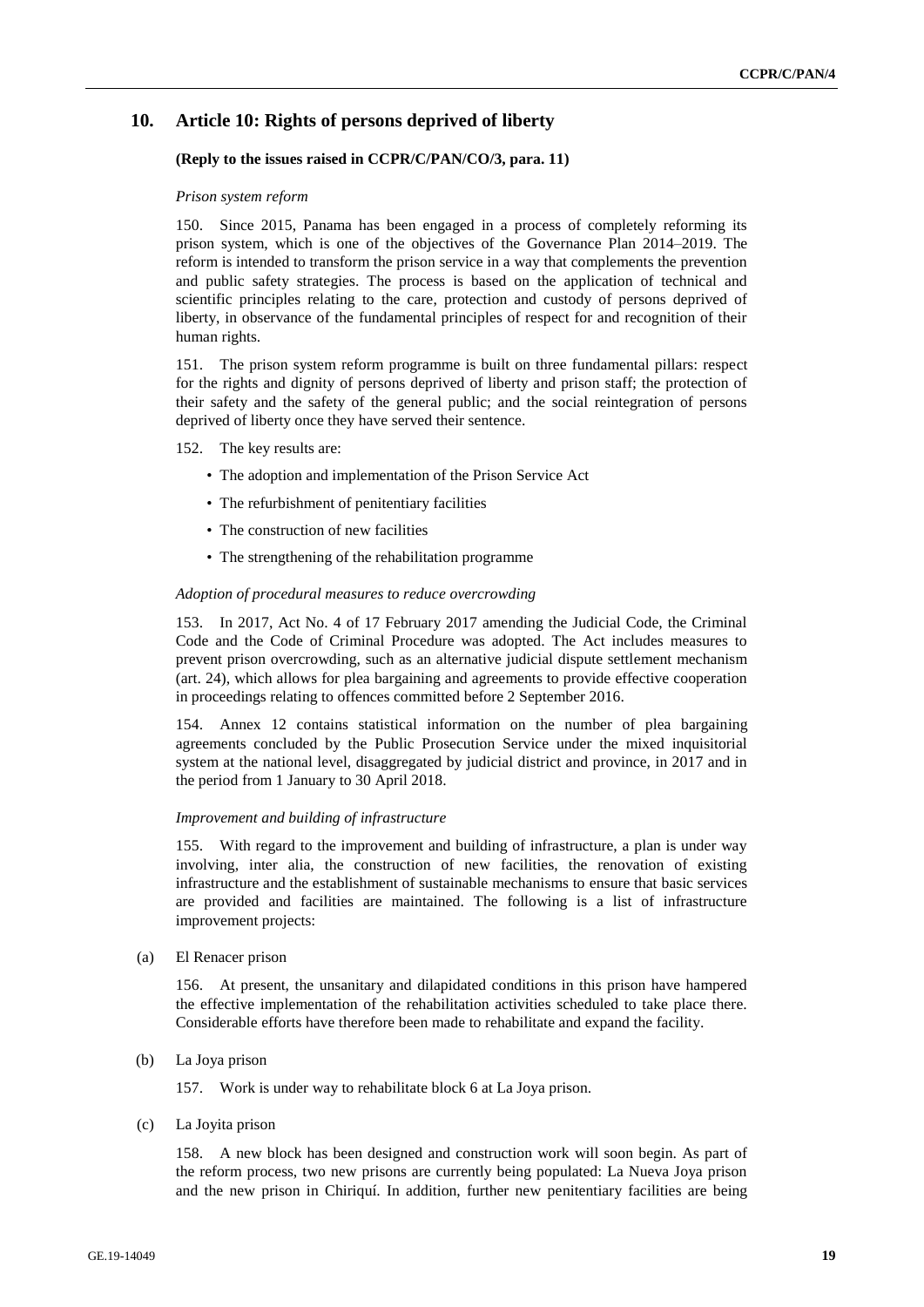built. They will meet basic standards and will serve as a point of reference in terms of penitentiary infrastructure and the construction of new facilities at the national level.

(d) New prison complex in Colón

159. There are plans to replace the existing Nueva Esperanza prison complex, which comprises Colón public prison, the Nueva Esperanza rehabilitation centre and Colón women's prison. The current facilities were converted from repurposed infrastructure in the canal zone and therefore do not meet the basic conditions of accommodation for persons deprived of liberty. Moreover, as a result of urban growth, the complex is now within the city of Colón. For these reasons, a project was launched to plan, design, construct and furnish a new prison complex. So far, the call for tenders has concluded and an assessment has been completed by the Evaluation Committee.

(e) New women's rehabilitation centre

160. A new women's prison is being constructed in light of the fact that the situation of women deprived of liberty, their living conditions and their particular needs have historically been overlooked in the context of the wider penitentiary system.

(f) Prison complex for the central provinces

161. A special technical, economic, social and financial feasibility study on the construction of a prison complex for the central provinces has been conducted.

(g) New prison in Darién

162. The Province of Darién has no prison in which to house and rehabilitate persons deprived of liberty. The local facilities of the National Police are currently used to that end. This project is currently in the planning phase.

#### *Resocialization programmes*

163. As part of the prison reform process, treatment and rehabilitation programmes involving activities both inside and outside prisons have been rolled out for persons deprived of liberty. The purpose of these programmes is to provide persons deprived of liberty with tools that will allow them to support their own rehabilitation, develop their existing skills and acquire new skills, in order to become more effectively integrated into society.

164. The projects currently being implemented within the prison system include existing projects that are being continued and developed further and new projects introduced as part of the reform process.

165. The following is a list of projects that have been continued owing to their success in the past:

(a) The "Behind the Wall" project

166. The "Behind the Wall" project is a resocialization programme currently under way in the Cecilia Orillac de Chiari women's rehabilitation centre. The project is centred around a musical performance through which women deprived of liberty can channel their emotions and experiences artistically, in a way that contributes to their personal healing processes. The piece has been performed for students in various schools as a way of encouraging reflection. The programme has been successful in raising awareness of the work of the prison system among government institutions involved in the Directorate General of the Prison System and among civil society.

(b) The "My Chair First" project

167. This project is part of the "My School First" project, which is being implemented jointly by the Ministry of Education and the Ministry of the Interior. It involves the repairing of chairs (sanding, painting and assembling) by persons deprived of liberty. Through this project, persons deprived of their liberty can learn a trade and find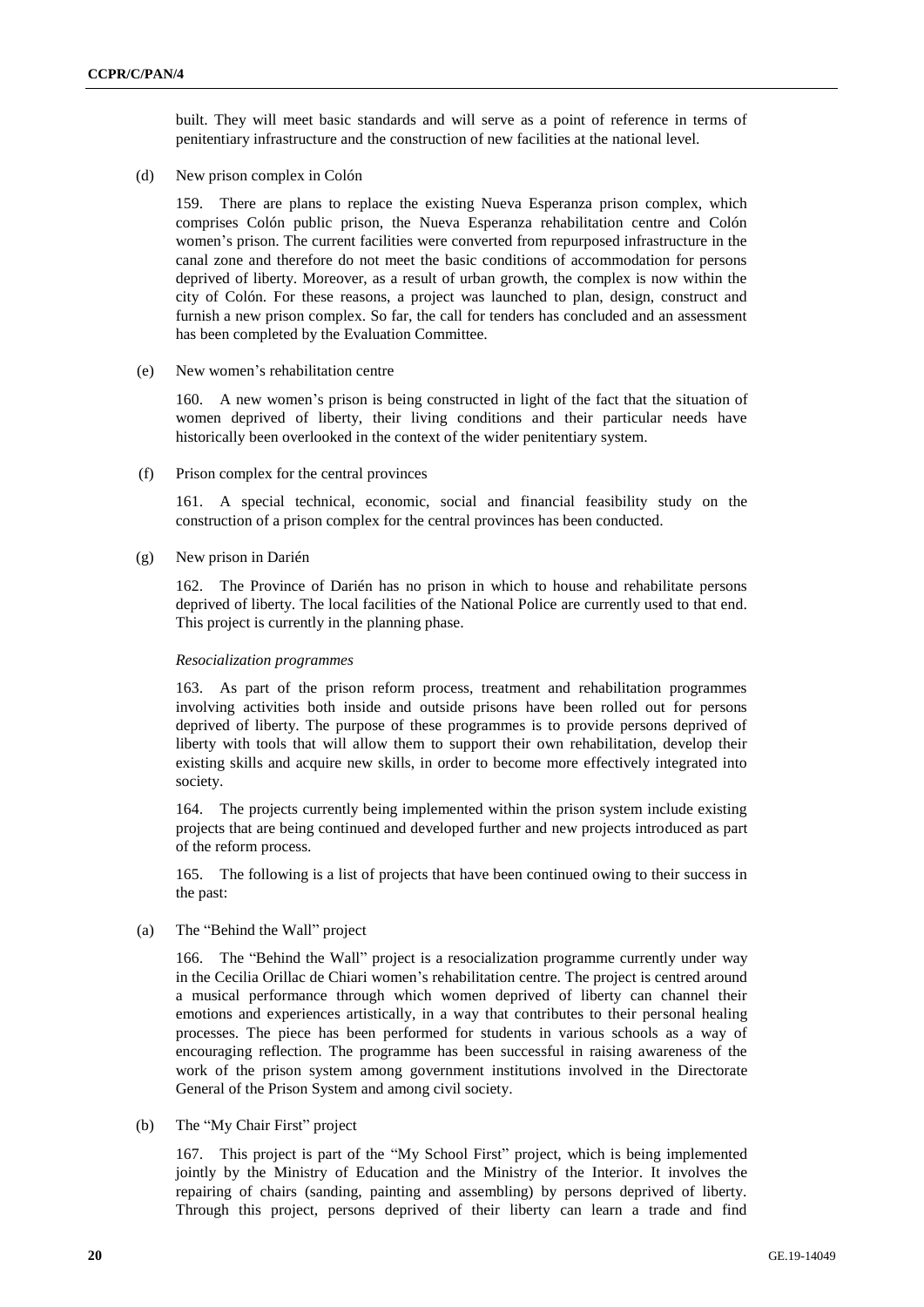employment. It offers persons deprived of liberty a chance to do socially useful work for students and schools. By April 2018, 6,427 chairs had been repaired and delivered by the Ministry of Education to schools throughout the country, including in the Ngobe Buglé region.

(c) The University of Panama in penitentiary facilities

168. In 2013, the University of Panama launched a pilot project in the women's rehabilitation centre. In 2016, 36 women deprived of liberty obtained a university diploma and in 2017 the programme was extended to El Renacer prison. In the women's rehabilitation centre, bachelor's degrees in clothing design and tailoring, community development and cultural and historical tourism are offered, while in El Renacer, degree programmes in educational computer science and law and political science are offered.

(d) The "My Voice for Your Eyes" project

169. This project is being implemented in the Cecilia Orillac de Chiari women's rehabilitation centre in conjunction with the National Secretariat for Disabilities. It involves the recording of audiobooks for persons with visual impairments. Another activity carried out by women deprived of liberty as part of this rehabilitation project was the filming of two documentaries, entitled *Viral* and *Reciclaje*, which were presented on 1 September 2017 in the auditorium of the Electoral Tribunal.

170. The following are new projects introduced as part of the prison reform process:

(a) The "Ecosólidos" project

171. "Ecosólidos" is a social reintegration project intended to ameliorate the unsanitary conditions in which persons deprived of liberty in La Joyita prison were living owing to the large amount of waste generated there, by more than 5,000 people in 2014. Persons deprived of liberty organized and assigned themselves various cleaning and maintenance duties. On 14 September 2014, more than 225 persons deprived of liberty began the cleanup, which was coordinated with the support of police officers and prison guards.

#### (b) The "IntegrArte" project

172. The "IntegrArte" project began life as an initiative under the Security Cooperation Programme implemented by the United Nations Office on Drugs and Crime (UNODC) Regional Office for Central America and the Caribbean in Panama. Its purpose is to offer new prospects for social and labour-market reintegration to persons deprived of their liberty through the production and marketing of high-quality handcrafted products that are both artistic and functional.

#### *Professionalization*

173. Following the adoption of the Prison Service Act, between 2017 and 2018, trained professional staff were recruited to 121 prison guard units to work as prison personnel. This has helped to reduce the amount of internal corruption in the prison system.

174. The prison service seeks to provide the best possible training to prison staff, taking regional best practices into account, with a view to fostering and developing a professional, hierarchical, disciplined, honest, merit-based service that is respectful of human rights and human dignity.

175. As a further means of reducing internal corruption, the Department of Prison Inspections – the body responsible for investigations of this type – has been strengthened.

176. For further information, see paragraphs 68 and 69 of the report submitted to the Subcommittee on Prevention of Torture.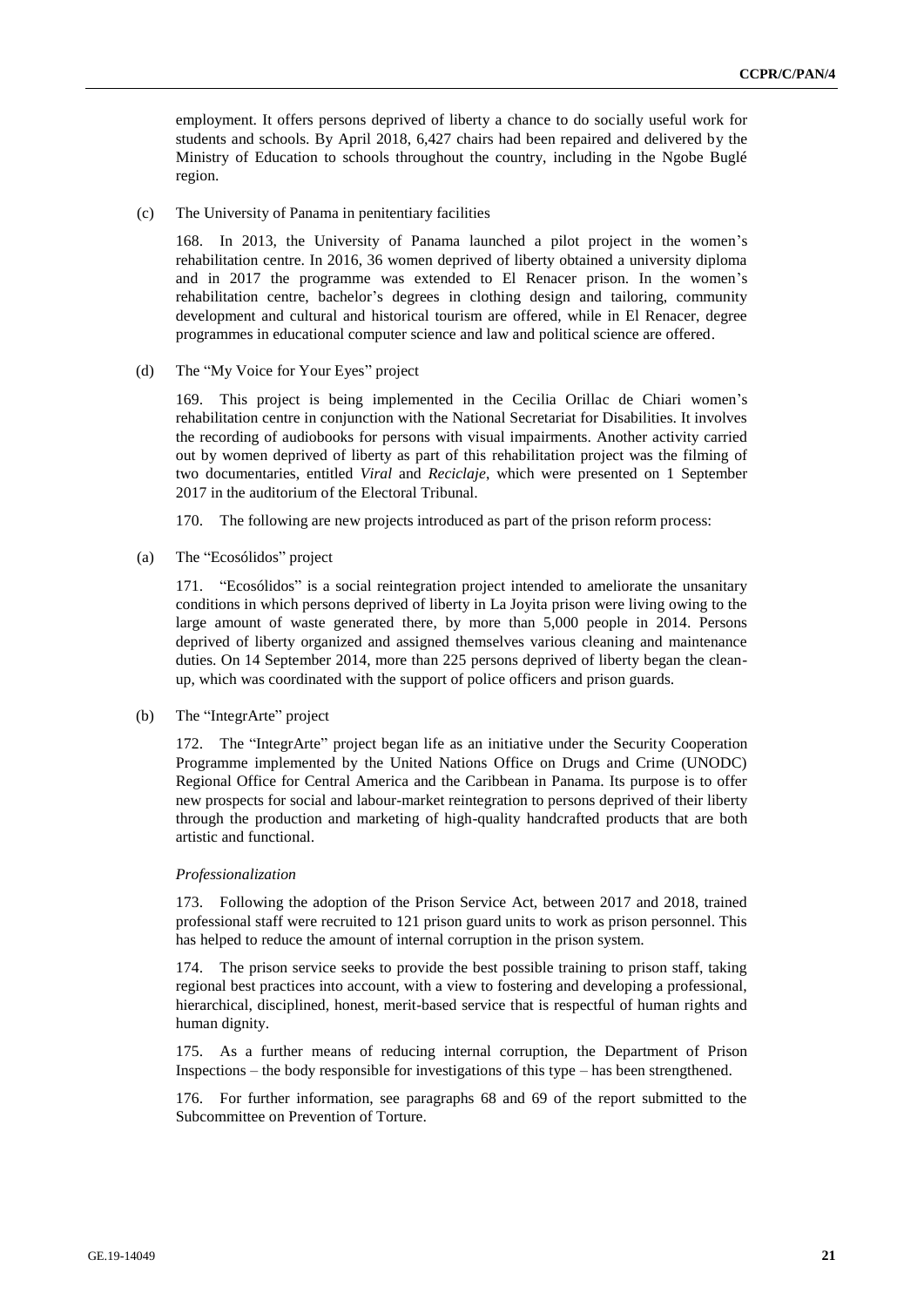## **11. Article 11: Prohibition of imprisonment on the ground of contractual obligations**

177. Article 21 of the Constitution of Panama establishes that no one may be imprisoned, detained or arrested on account of debts or strictly civil obligations, as long as the breach of the contractual obligation is not the result of an offence or infraction and does not lead to the commission of a criminal offence.

## **12. Article 12: Free movement of persons**

178. Article 27 of the Constitution provides that everyone may travel freely throughout the national territory and change domicile or residence without any restrictions other than those imposed by traffic, tax, health and migration laws and regulations.

## **13. Article 13: Protection of aliens from arbitrary expulsion**

179. The National Migration Service is the institution in charge of enforcing migration laws in Panama. The functioning of the National Migration Service is established under Decree-Law No. 3 of 22 February. The Decree establishes the grounds on which an alien may be deported from or denied admission to the national territory. These are as follows:

- Entering the country irregularly, except in the circumstances established in special laws.
- Remaining in the national territory with undocumented or irregular status.
- Engaging in immoral or indecent conduct.
- Endangering public safety, national defence or public health.
- Having served a term of imprisonment.
- Engaging in any other conduct constituting grounds for expulsion as determined by law.

180. Under the established procedure, the National Migration Service must take a number of actions before it can order a deportation:

- Verify the existence of grounds for deportation.
- Listen to the defence presented by the alien or by his or her counsel.
- Respect the alien's human rights and the fundamental safeguards to which he or she is entitled.
- Order the arrest.
- Ensure that notice of the decision ordering the arrest is served in person.
- Endeavour to ensure the best interests of minors and of the family unit.

181. The scope of the right of refugees to non-refoulement was broadened by the Executive Decree issued on 16 January 2018, and is now provided for in article 7:

"Non-refoulement is the right of asylum seekers and refugees not to be returned to a country where their life, safety or personal freedom are in danger. The principle of non-refoulement also includes the prohibition of denial of entry at the border."

182. Article 5 of the Decree provides that the criteria for granting refugee status include "… well-founded fear of being persecuted for reasons of race, gender, religion, nationality, membership of a particular social group or political opinion ...".

183. This Decree takes into account a gender perspective, under which the rights of asylum seekers will be guaranteed.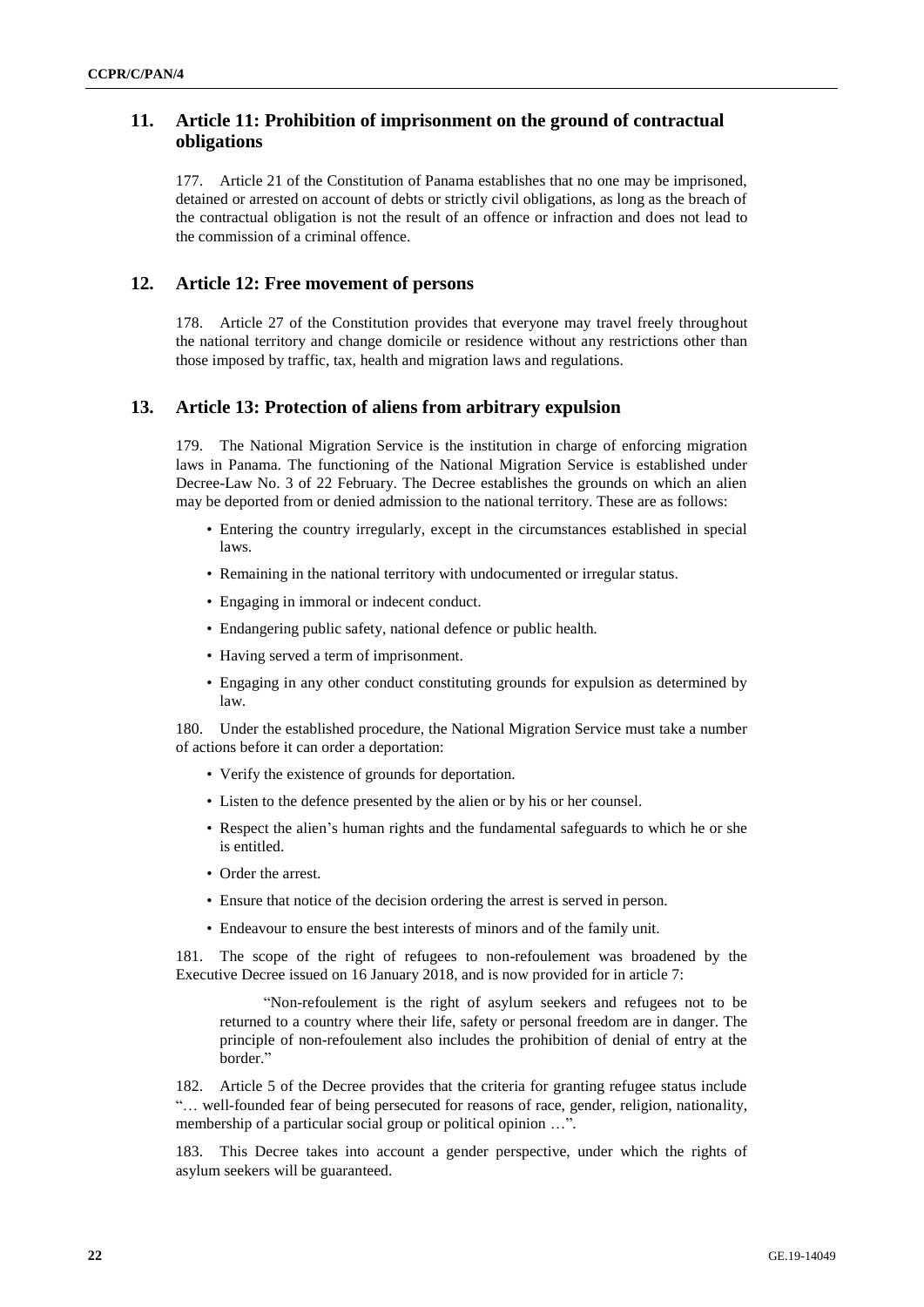## **14. Article 14: Equality before the law, guarantees of due process and principles governing the administration of justice**

#### **(Reply to the issues raised in CCPR/C/PAN/CO/3, para. 13)**

#### *Speed of processing applications for review*

184. One of the principles of the adversarial criminal justice system is promptness in the administration of justice. The implementation of the adversarial criminal justice system has afforded wider scope for the application of different types of preventive measures, with the result that, of the preventive measures imposed, only 25 per cent have consisted of pretrial detention. The programme to reduce the case backlog, under which temporary courts are created for this purpose, has helped to expedite judicial proceedings.

185. At the same time, a project on virtual hearings in criminal proceedings, which speeds up proceedings by obviating the need to transfer detainees to court, is being carried out. This procedure saves time for the accused, the victim and the courts, and also saves State resources.

#### *Measures to guarantee access to justice*

186. By decision No. 245 of 2011, the full bench of the Supreme Court approved the 100 Brasilia Regulations regarding Access to Justice for Vulnerable People. Paragraph 28 of the Regulations refers to the relevance of technical legal advice for the effectiveness of the rights of vulnerable people, including legal assistance, defence and legal aid for persons under arrest. See annex 13 for a copy of the decision in question.

187. In order to guarantee effective access to justice, steps are being taken to implement the provisions contained in the Charter of Rights of Individuals in the Justice System, which was adopted by Supreme Court decision No. 244 of 2011. This instrument sets out the rights of users and is aimed primarily at those who have no specialized knowledge of the justice system.

#### *Increase the number of public defenders*

188. With the implementation of the aforementioned adversarial criminal justice system, on 2 September 2016 in the First Judicial District of Panama (which includes the areas of Colón, Panamá Oeste, Darién, San Miguelito and Panamá), 110 public defenders took up their duties, out of 279 newly-appointed judicial officials. These new additions bring the total number of public defenders at the national level to 244.

- 189. Below is a breakdown of the geographical distribution of public defenders:
	- Panamá Centro: 219 officials, 88 of whom are public defenders.
	- Colón: 60 officials, 21 of whom are public defenders.
	- San Miguelito: 78 officials, of whom 33 are public defenders.
	- Panamá Oeste: 61 officials, 18 of whom are public defenders.
	- Los Santos: 29 officials, 10 of whom are public defenders.
	- Herrera: 28 officials, 7 of whom are public defenders.
	- Darién: 19 officials, 7 of whom are public defenders.
	- Coclé: 36 officials, 14 of whom are public defenders.
	- Veraguas: 35 officials, 10 of whom are public defenders.
	- Chiriquí: 57 officials, 26 of whom are public defenders.
	- Bocas del Toro: 25 officials, 10 of whom are public defenders.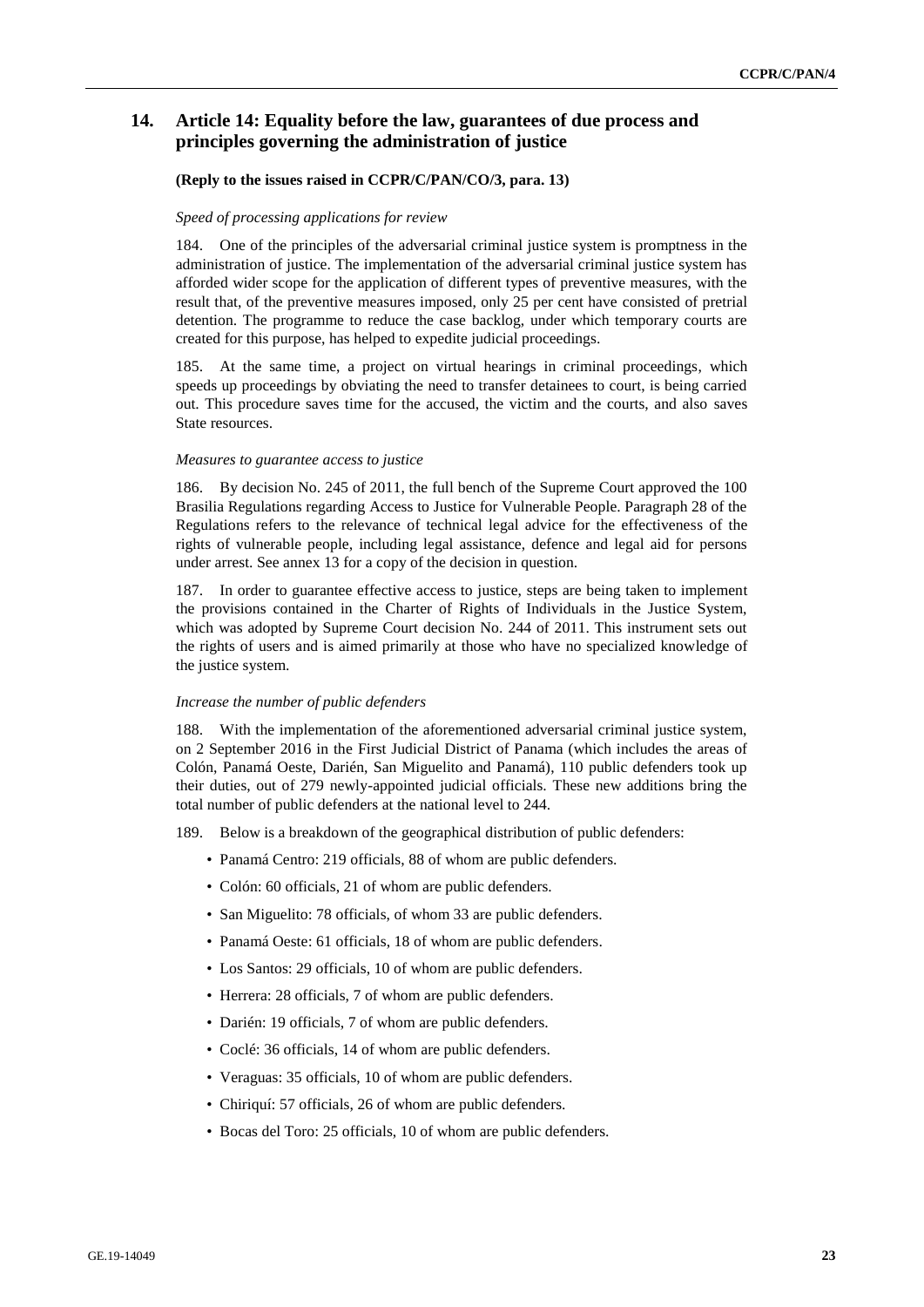## **15. Article 15: Principles of legality, non-retroactivity and favourability of criminal law**

190. The Criminal Code and Code of Criminal Procedure of Panama provide for the principles of legality, non-retroactivity and favourability of criminal law.

191. These principles are provided for in chapter I, on basic tenets, and chapter II, on safeguards, of the Criminal Code (arts. 1–16). These articles state that the Criminal Code and its application are based on the principles of human dignity and include the principles of legality, non-retroactivity and favourability of criminal law.

192. Similarly, chapter I of the Code of Criminal Procedure establishes safeguards, principles and rules that cover the same principles in articles 1–28.

193. For a breakdown of the maximum and average length of pretrial detention, see paragraphs 229 and 230 of the common core document (HRI/CORE/PAN/2017).

## **16. Article 16: Right of everyone to recognition as a person before the law**

#### **(Reply to the issues raised in CCPR/C/PAN/CO/3, para. 19)**

#### *Law on the registration of vital statistics*

194. Through Act No. 31 of 25 July 2006, the Panamanian State regulates the registration of persons' vital statistics and other legal acts related to their civil status. The Act addresses the registration of births, marriages, deaths, naturalizations and other legal acts relating to civil status. The Act also sets out the functions of the National Directorate of the Civil Registry, which is under the authority of the Electoral Tribunal.

195. Article 19 of the Act specifies that entries recording births, marriages, naturalizations, deaths and annotations must include the following data: the nature of the entry; the office, place, date and time at which it is recorded; the first name and surname, nationality, domicile and identity card or passport number of the person or persons concerned; and the signature and fingerprint of the person or persons concerned, the witnesses and the civil registry officer. In addition, it must include the seal, or any other technological means of verification, of the corresponding office.

#### *Underregistration*

196. In Panama, 90 per cent of births take place in hospitals, and all such births are registered within the first six months of the child's life. The remaining 10 per cent of births take place not in hospitals but at home, in remote or border areas.

197. According to the latest estimates made by the National Statistics and Census Institute and the Civil Registry, underregistration of births in Panama stands at approximately 1.9 per cent. Most cases of underregistration are concentrated in indigenous regions and in remote areas of the country. Under the Constitution, the National Directorate of the Civil Registry is the body that oversees matters relating to identity in Panama. It registers and certifies individuals' vital statistics and legal acts, including the registration of births, deaths, marriages, divorces, naturalizations and other legal acts related to civil status. The activities of the Civil Registry are intended to guarantee and safeguard Panamanian nationality, as well as human rights related to civil status.

#### *Project to address underregistration in the Ngobe Buglé region*

198. With the support of the United Nations Children's Fund (UNICEF), a project was carried out in the Ngobe Buglé region in 2011 and 2012 in order to reduce underregistration. Subsequently, with funds from the State and from other international organizations (the Organization of American States (OAS), the Inter-American Development Bank (IDB) and the Office of the United Nations High Commissioner for Human Rights (OHCHR)), the coverage of the project was extended to the Emberá-Wounaan region, the Guna Yala region and the Provinces of Darién, Coclé and Colón. This project has now become an ongoing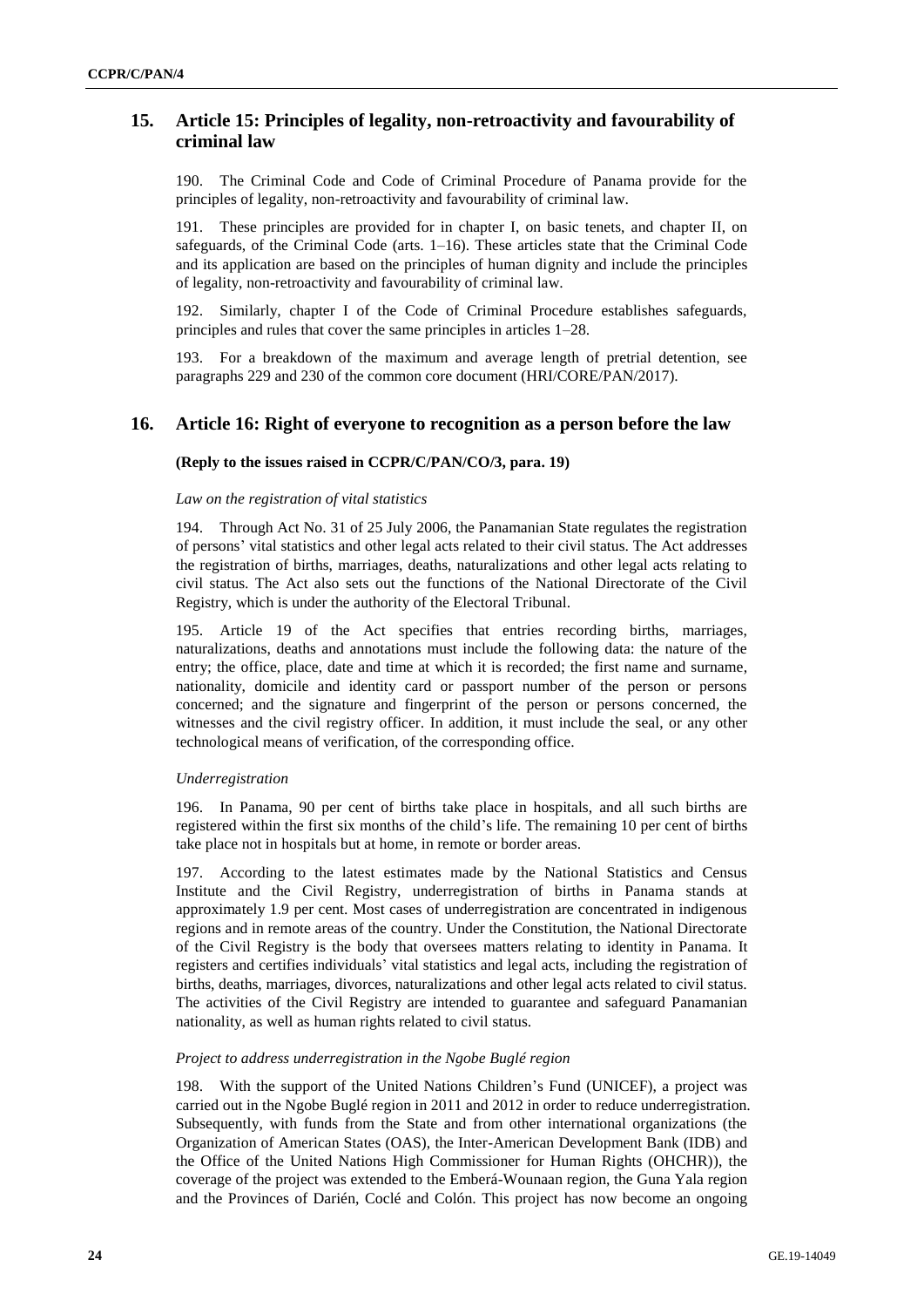programme serving populations in remote areas. The direct beneficiaries are the 3,885 children who were registered and the 79,447 children who were issued identity documents between 2012 and 2015. Other formalities have also been carried out, such as acknowledgement of paternity, corrections to birth certificates and name changes.

#### *Special measures for indigenous communities*

199. The following measures have been taken to address the ongoing problem of underregistration in indigenous regions:

- Exemption from civil registration and from issuance of identity documents for residents of all indigenous regions in the Republic of Panama, in accordance with Electoral Tribunal Decree No. 6 of 3 April 2003.
- Since 2015, Panamanian indigenous communities living on the border with Costa Rica have been exempted from authentication requirements relating to birth and marriage certificates issued by the Civil Registry of Costa Rica.
- In order to hold registration events targeting the indigenous population, radio announcements calling for participation and providing information on procedural requirements are broadcast in the languages of the populations concerned.
- All activities are coordinated with regional and local authorities.
- The services are provided with assistance from interpreters (Electoral Tribunal officials) who are members and residents of the same community.
- Regional coordinators have been appointed to handle, directly and permanently, all procedures regarding civil registration and issuance of identity cards in the three subregions (Ñokribö, Nidrini and Ködri) of the Ngobe Buglé region.
- Details on the schedule of registration activities are broadcast in indigenous languages through radio messages indicating the documentation that must be presented.
- Services are provided to all of the regions, with differentiated approaches in accordance with the law on the regions and in the languages of the communities concerned.

#### *Inter-agency protocol for timely birth registration and identification*

200. The inter-agency protocol for timely birth registration and identification was drawn up on the basis of a UNICEF study that identified the most significant obstacles to birth registration in Panama.

201. The protocol established the need for interaction between institutions and programmes dealing with young children, including health and education institutions, social programmes and services for migrants and persons at social risk. The most significant achievements under the protocol between 2014 and 2015 were as follows:

- Fourteen coordination meetings for the implementation of the protocol were held with ministers and directors of the following institutions: Ministry of Health; Ministry of Social Development; Ministry of Education; Ministry of the Interior; Ministry of Public Security; Social Security Fund; Institute for the Training and Use of Human Resources; National Secretariat for Persons with Disabilities; Panamanian Institute for Special Training; National Secretariat for Children, Adolescents and the Family; Superior Court for Children and Adolescents; Superior Family Court; National Migration Service; Juvenile Police; National Office of Refugee Affairs; and National Border Service. Liaison officers have been appointed to accelerate and follow up cases involving persons who are not registered with all of them.
- A total of 1,500 officials of the aforementioned institutions received training on the topic of identity, including 800 health-care workers who attend births, who were given additional training on how to fill out birth records correctly.
- The authorities recognized that birth registration underpins all other public services and that all institutions have a responsibility to inform the Civil Registry if they discover cases of unregistered persons.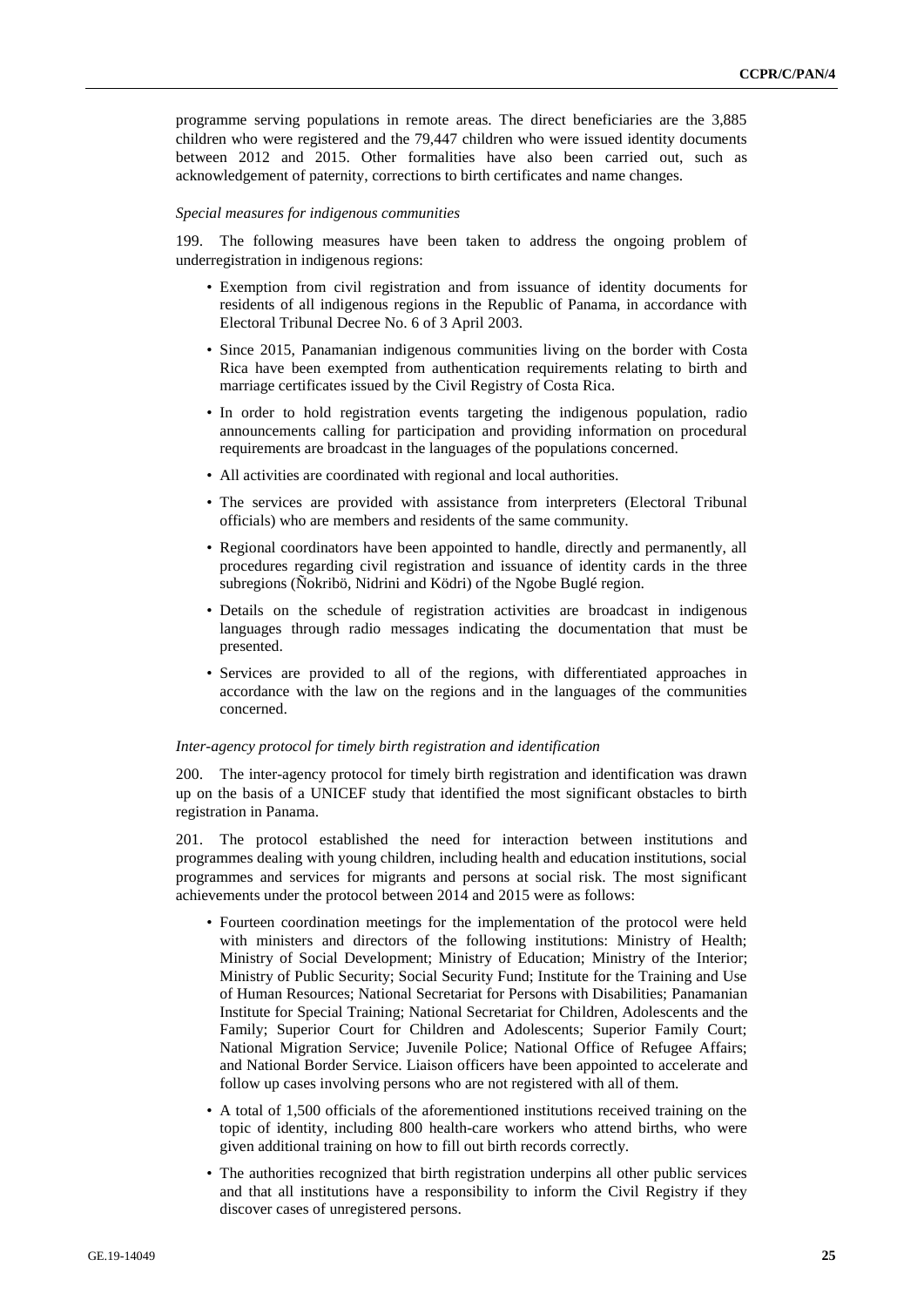- A form for the identification of unregistered persons was created for use by institutions that conduct field visits, to enable them to inform the Civil Registry directly when they discover cases of unregistered persons so that the Registry is notified of persons in need of its services.
- In the National Council for Early Childhood, four specialized working groups (on health, education, upbringing and identity) were created in order to coordinate interinstitutional services for children between the ages of 0 and 5. The Civil Registry leads the working group on identity, which has 28 regular and alternate members, who also act as administrative focal points for the protocol.
- A chapter on the procedure for registering births and obtaining identity cards for children was included in the new children's health booklet created by the Ministry of Health in coordination with IDB. These booklets will be used in hospitals to record immunization and other health information, starting from prenatal check-ups.

#### *Binational strategies and agreements covering border areas*

202. Taking into account the registration problems faced by people living in border areas, the Panamanian State, through the Electoral Tribunal, signed two intergovernmental interagency cooperation agreements with the Supreme Electoral Tribunal of Costa Rica and the National Civil Registry of Colombia at the end of 2014. The objective of these agreements is to create joint mechanisms for establishing the nationality of these people by registering births and issuing identity cards. Liaison officers in these bordering countries were appointed under these agreements and have facilitated the exchange of documentation and the harmonization of the birth records required for registration, the processing of which is free of charge. Coordination meetings have been held and registration drives have been conducted in border areas.

#### *Measures to safeguard children's identity*

Biometric verification system in maternity wards

203. A system is being set up to verify, online and through the use of fingerprints, the identities of mothers who give birth in health-care facilities, in order to ensure that their names are properly recorded in birth records, thereby ensuring that the identity information of newborn children is accurate.

204. The system is currently being implemented in Ministry of Health and Social Security Fund hospitals in urban areas and high-demand hospitals located in remote provinces.

Recognition of the name and nationality of stateless persons

205. By Executive Decree No. 10 of 16 January 2019, regulations were issued for Act No. 29 of 2011 on the 1954 Convention relating to the Status of Stateless Persons, including the procedure to be followed in respect of stateless persons.

## **17. Article 17: Right to privacy, protection of private correspondence, inviolability of the home and protection of honour**

206. Article 29 of the Constitution provides that correspondence and other private documents are inviolable and may not be examined or withheld except by order of a competent authority and for specific purposes. It also stipulates that such documents may be searched only in the presence of the person concerned or a member of his or her family. Private communications may not be intercepted or recorded except by order of a judicial authority. Information obtained in breach of these provisions is not admissible as evidence.

207. Articles 190, 191 and 192 of the Criminal Code cover the offences of defamation and false accusation. For the full text of these provisions, see annex 14.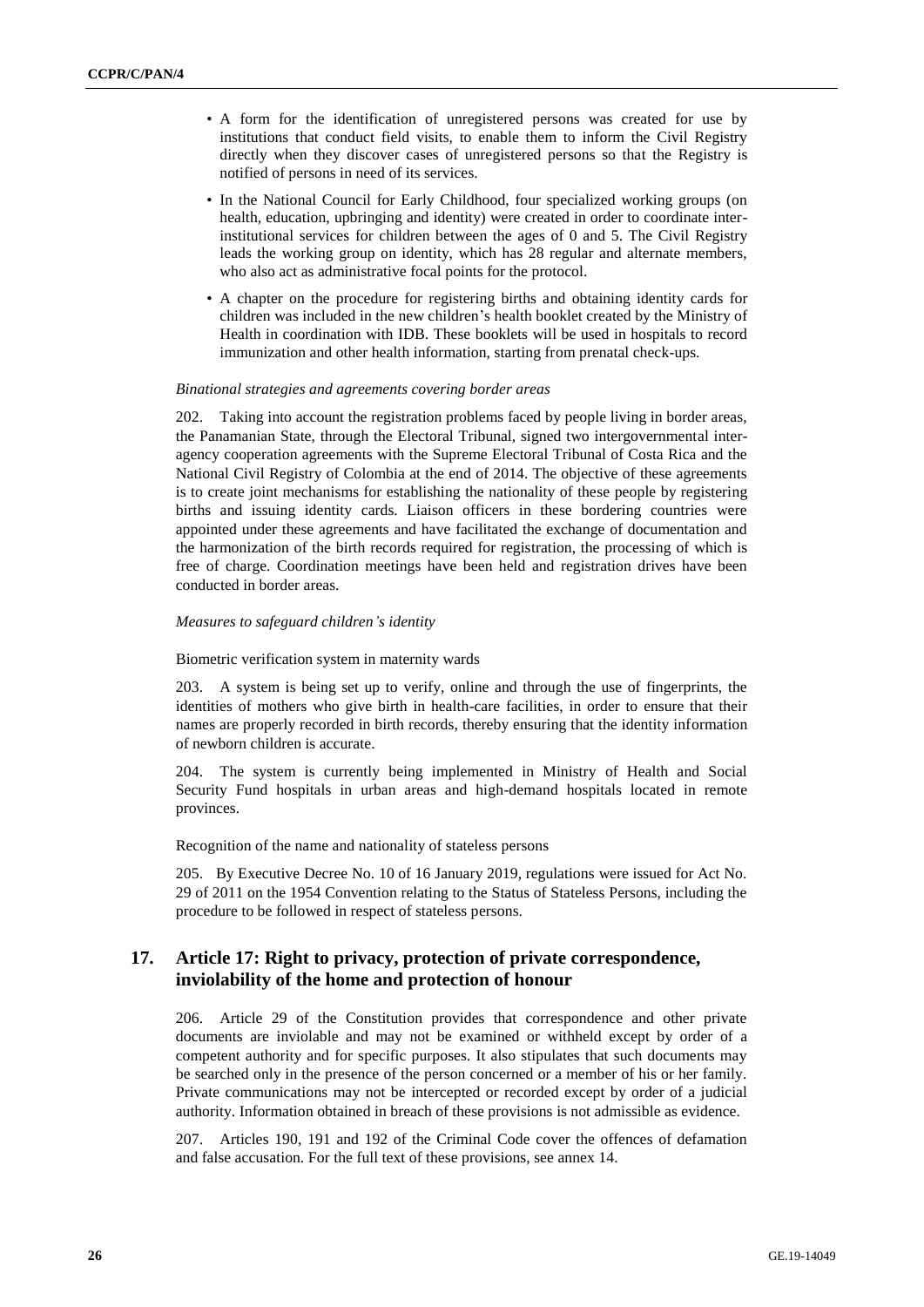## **18. Article 18: Freedom of thought, conscience and religion**

#### **(Reply to the issues raised in CCPR/C/PAN/CO/3, para. 15)**

208. Religion in Panama is protected by the Constitution, which establishes freedom of worship in article 35. Given the country's cultural diversity, a wide range of religions are practised in Panama. It is estimated that Roman Catholics are the predominant religious group, followed by Evangelicals, Adventists, Jehovah's Witnesses and Mormons. Eastern religions such as Judaism, Buddhism, Hinduism, Islam and the Baha'i faith, among others, are also practised in Panama.

209. In addition, various legal provisions prohibit discrimination on the basis of religion and allow religious organizations to register as NGOs, which entitles them to receive tax benefits.

210. As a result of the constitutional prohibition of discrimination on the basis of religious practice, the official school uniform for girls and adolescents who practise Islam can be adjusted or adapted to allow them to wear the hijab or veil, a long-sleeved shirt and an ankle-length skirt, in the colours of the school's uniform.

211. This measure is intended to guarantee the right to education, on the basis of equal opportunity, by encouraging regular school attendance and thereby reducing the dropout rate.

212. For a full breakdown of the religions practised in Panama, including a percentage breakdown, see paragraph 46 of the common core document (HRI/CORE/PAN/2017).

## **19. Article 19: Freedom of opinion and expression and responsible exercise of those freedoms**

213. Article 37 of the Constitution provides that all persons may freely express their thoughts in speech, in writing or by any other means, without being subject to prior censorship. However, legal responsibility is incurred in cases where such expression harms the reputation or honour of another person or where it poses a threat to public safety or public order.

## **20. Article 20: Prohibition of propaganda for war and of advocacy of national, racial or religious hatred**

214. Article 398 of the Criminal Code criminalizes the advocacy of an offence and establishes that anyone who publicly incites the commission of an offence is liable to a penalty of 1 to 3 years' imprisonment or a fine calculated on the basis of an equivalent number of days, or weekend detention.

## **21. Article 21: Right of peaceful assembly**

215. Article 38 of the Constitution provides for the right to assemble peacefully and without arms for lawful purposes. It also provides that public demonstrations or outdoor gatherings do not require authorization, stipulating only that the local administrative authorities must be notified 24 hours in advance.

## **22. Article 22: Freedom of association, including the right to form and join trade unions**

216. Freedom of association is guaranteed under article 39 of the Constitution. For more information, see paragraph 330 of the common core document (HRI/CORE/PAN/2017).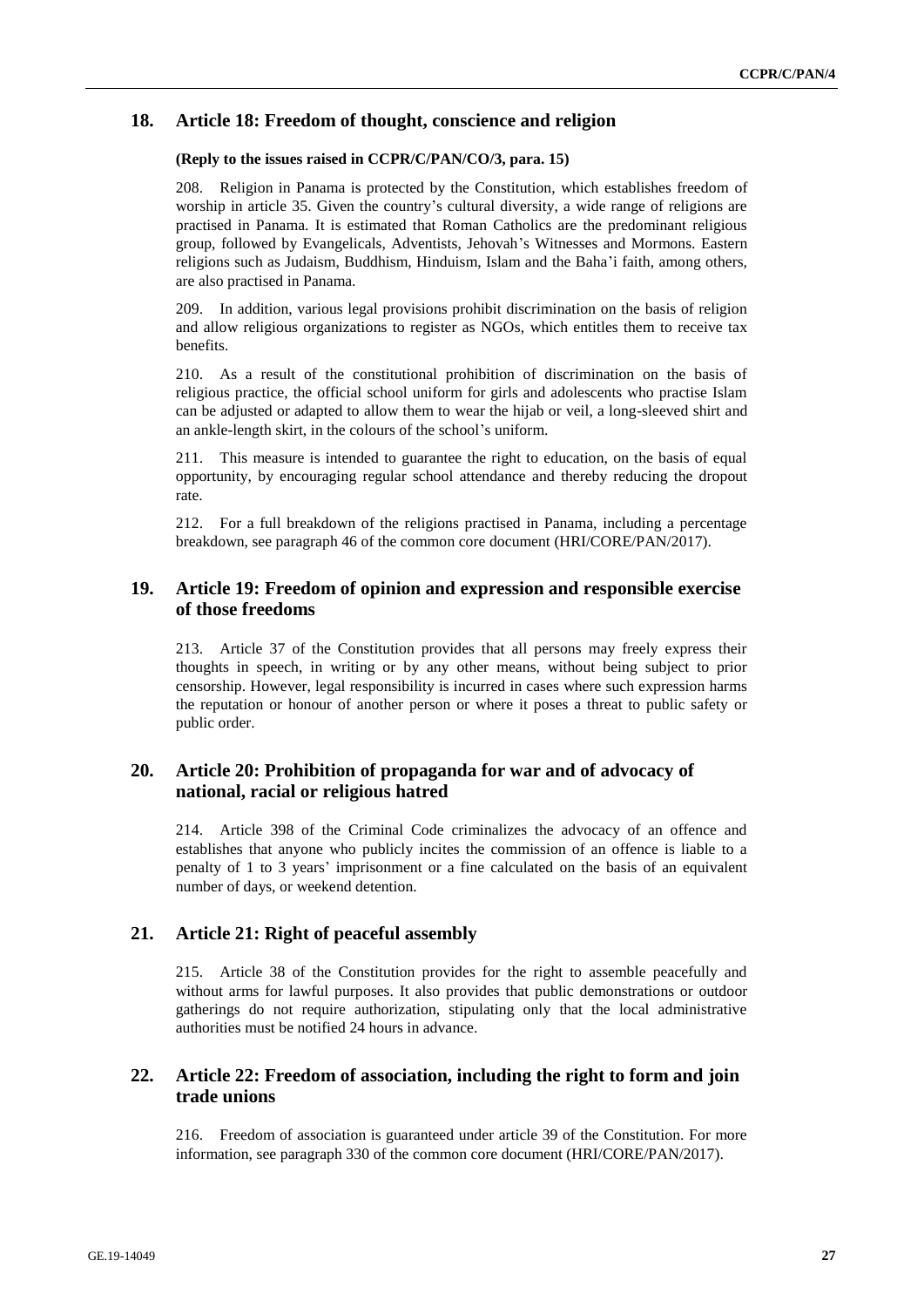## **23. Article 23: Protection of the family and marriage**

217. Chapter 2 of the Constitution of Panama is devoted to the family, its legal basis and the State protection to which it is entitled. It also establishes that marriage is the legal foundation of the family. For the full text of these provisions, see annex 15.

218. The Family Code of Panama was adopted by Act No. 3 of 17 May 1994. Title I of the Code defines marriage as the voluntary union of one man and one woman, both of whom must have legal capacity, for the purpose of making and sharing a life together. In Panama, religious marriage does not replace civil marriage, which is the sole form of marriage governed by law. For more information, see the Family Code, which is contained in annex 16.

219. Act No. 30 of 5 May 2015 amended the Family Code to increase the minimum age for marriage to 18 years. Previously, the minimum age for marriage was 16 years for boys and 14 years for girls.

220. In order to have an institution devoted to issues concerning the family, Act No. 14 of 23 January 2009 established the National Secretariat for Children, Adolescents and the Family. This body coordinates and implements policies for the full protection of the rights of children, adolescents and the family. It operates under the Ministry of Social Development.

## **24. Article 24: Rights of the child and protection of such rights**

#### *Right to registration and nationality*

221. The right to a nationality is provided for under title II, "Nationality and Aliens", articles 8–16, of the Constitution of Panama.

222. As noted above in relation to article 16 of the Covenant, Act No. 31 of 25 July 2006 regulates the registration of vital statistics, including births.

#### *Protection of the rights of the child*

223. Panama ratified the Convention on the Rights of the Child in 1990 and has ratified all three Optional Protocols. Since then, the Panamanian State has developed a legal framework and implemented policies based on these instruments. For further information, see paragraphs 1–6 and paragraphs 298–300 of the combined fifth and sixth periodic reports of Panama to the Committee on the Rights of the Child. For further information on the policies relating to children in Panama, see paragraphs 427–432 of the common core document (HRI/CORE/PAN/2017); for information on non-discrimination measures, see paragraphs 57–65 of the combined fifth and sixth periodic reports of Panama to the Committee on the Rights of the Child.

## **25. Article 25: Political rights and the right to take part in the conduct of public affairs**

224. Under article 132 of the Constitution, political rights and the performance of public functions involving the exercise of authority and jurisdiction are reserved for Panamanian citizens. Article 133 provides that the exercise of citizens' rights may be suspended only in respect of persons who have renounced Panamanian nationality or pursuant to a lawfully imposed penalty.

225. Act No. 6 of 22 January 2002, which sets standards for transparency in public administration and provides for the remedy of habeas data, among other things, stipulates in its article 24 that State institutions at the national and local levels have a duty to enable citizens to participate in all public administration processes that may affect the interests and rights of particular population groups, through the various forms of public participation.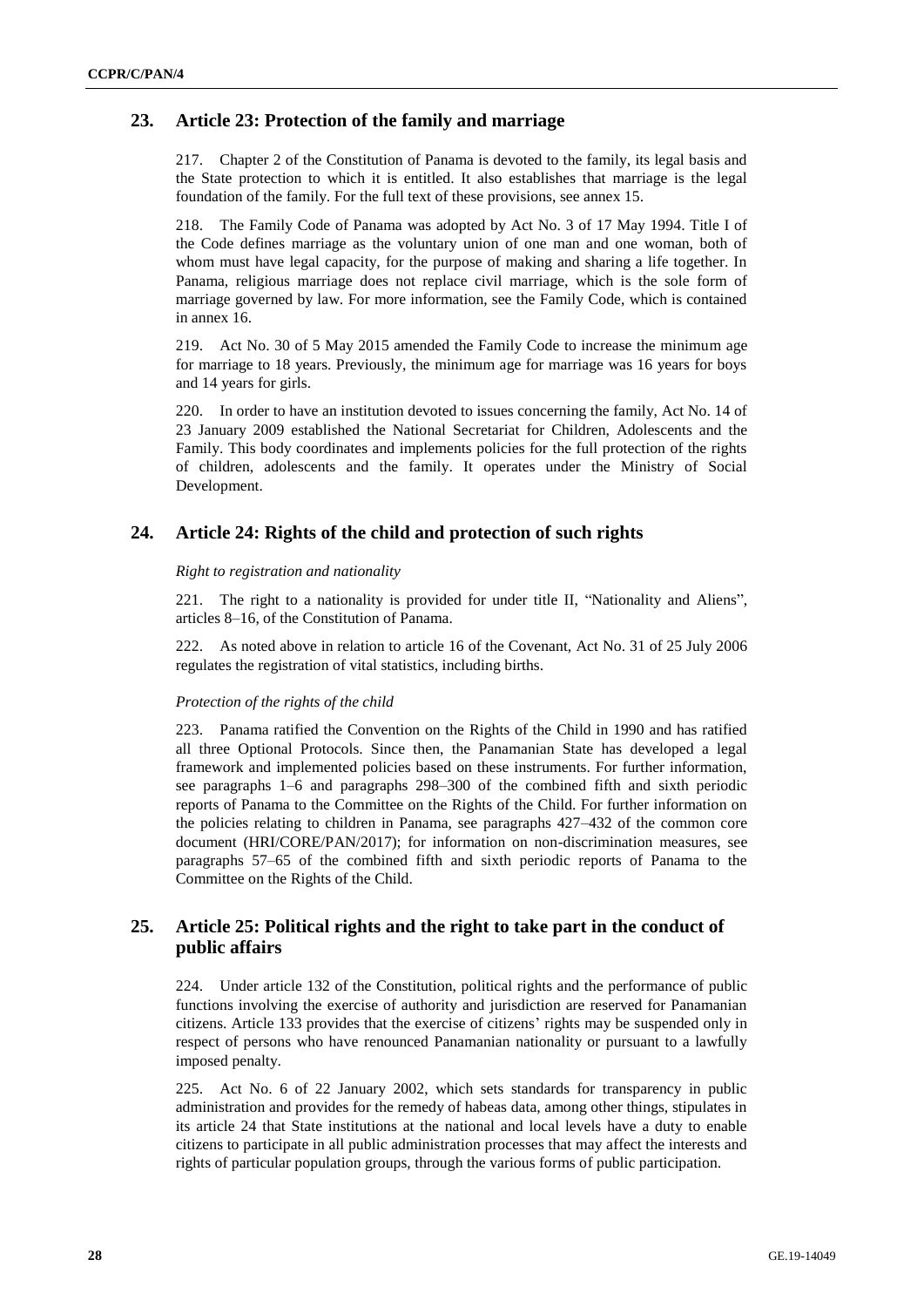226. For further details on the role of civil society in Panama, including nongovernmental organizations, see paragraphs 330–348 of the common core document (HRI/CORE/PAN/2017).

## **26. Article 26: Equality before the law and protection against discrimination**

#### **(Reply to the issues raised in CCPR/C/PAN/CO/3, para. 21)**

227. Since 2018, through the Ministry of the Interior, the Panamanian State has been carrying out the Plan for the Comprehensive Development of the Indigenous Peoples of Panama, which is aimed at improving infrastructure and quality in the areas of health, education and basic services in the country's 12 indigenous regions.

228. The Plan is based on a national consensus among the 12 indigenous governing bodies on an autonomous vision of development. In addition, it outlines goals, measures and indicators for the next 15 years, organized around three pillars: political and legal, economic, and social. Work has been carried out with the National Committee of Indigenous Peoples on the implementation of the plan.

229. The Ministry of the Interior, which governs indigenous policy through the Office of the Deputy Minister for Indigenous Affairs, works with the Social Cabinet to align the policies and public investments of the sectoral ministries with the Plan for the Comprehensive Development of the Indigenous Peoples of Panama. Public investment in the indigenous regions has been increased by more than 474 million balboas, with a focus on projects that improve access to public services.

230. The Plan for the Comprehensive Development of the Indigenous Peoples of Panama is an initiative aimed at efficiently coordinating the resources allocated to improving the living conditions of this segment of the population. The Plan was designed with broad participation and direct involvement by representatives of indigenous peoples, who presented their needs and possible ways of meeting them.

231. In 2017 and the first four months of 2018, arrangements were made for the approval of a loan from the World Bank in the amount of US\$ 80 million in order to finance the Plan for the benefit of the country's 12 indigenous peoples, accounting for an estimated total of 418,000 people, the majority of whom are poor.

232. The proposed project will be financed in three areas: (i) institution- and capacitybuilding to strengthen governance by the Government of Panama and indigenous authorities; (ii) improving the quality and cultural appropriateness of selected public services in the 12 indigenous territories; and (iii) management, monitoring and evaluation of the project.

233. The blueprint of the project to support the implementation of the Plan up to 2023 includes the following activities:

- Strengthening of the Government's organization and implementation capacity in indigenous regions.
- Institutionalization and operation of a national standing committee for dialogue and consultation between the authorities of indigenous peoples and the Government.
- Institutionalization, operation and strengthening of coordination between institutions and with cooperation agencies.
- Institutional coordination for the implementation of Act No. 37 of August 2016, which establishes free, prior and informed consultation and consent of indigenous peoples.
- Strengthening of the organization and governance capacity of indigenous authorities.
- Development, strengthening, institutionalization and conduct of participatory processes for culturally appropriate land-use planning.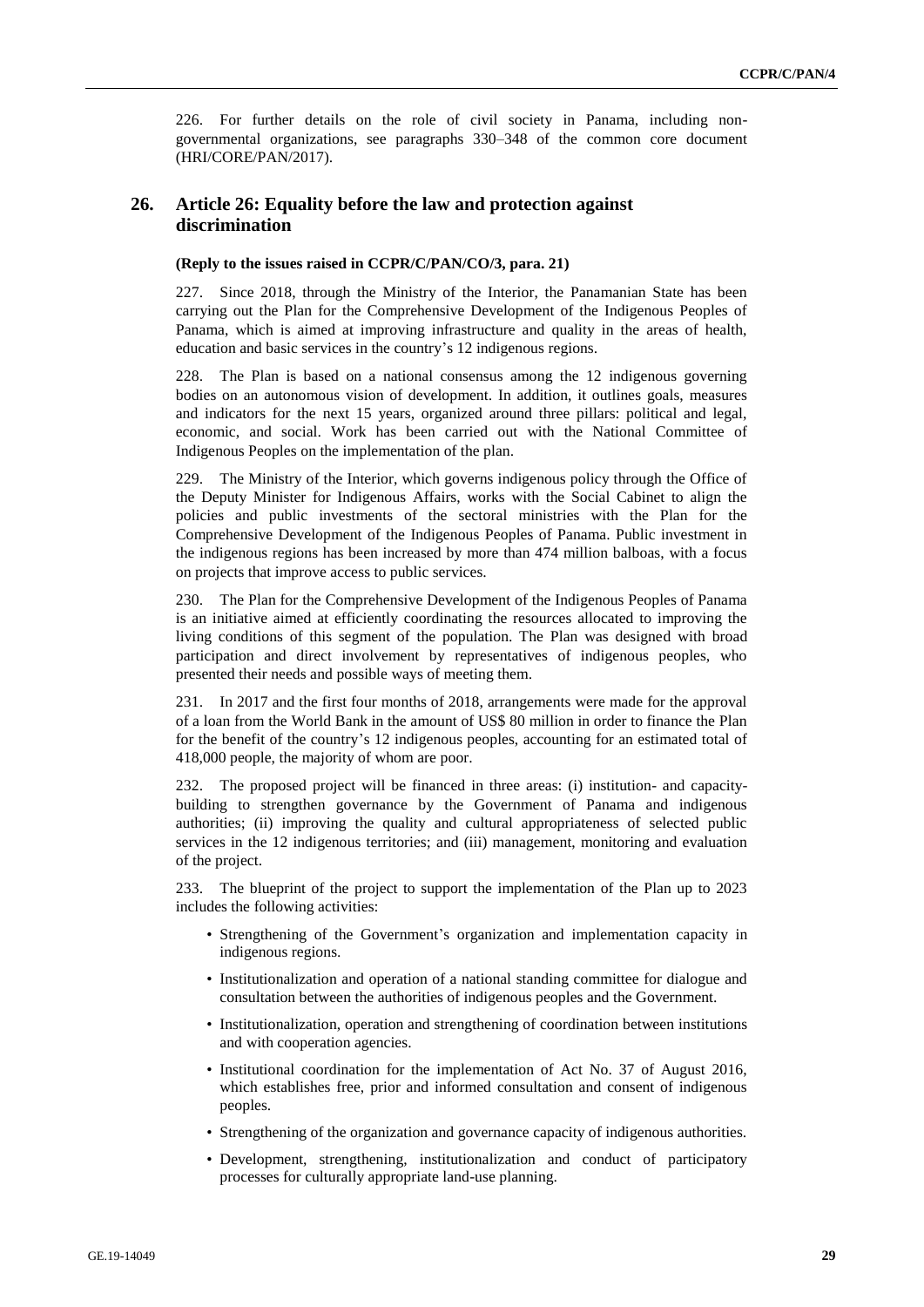- Empowerment and development of political, social and economic leadership capacities among priority groups (adolescents and women) in indigenous regions.
- Coordination for the conduct of censuses in indigenous regions.
- Coordination with the Ministry of Education for the implementation of Act No. 88 of November 2010, which recognizes the languages and alphabets of indigenous peoples and sets standards for intercultural bilingual education, as well as other education-related initiatives.
- Coordination with the National Secretariat for Decentralization in order to implement Act No. 66 of 2015, which decentralizes public administration.
- Capacity-building to improve the operation and maintenance of water and sanitation systems.

234. See annex 17 for more information on the Plan for the Comprehensive Development of the Indigenous Peoples of Panama.

#### *Intercultural bilingual education*

235. Panama implements the intercultural bilingual education programme under Act No. 88 of 22 November 2010, which recognizes the languages and alphabets of the indigenous peoples of Panama and sets standards for intercultural bilingual education. Under the Act, indigenous languages are taught alongside the Spanish language, and intercultural bilingual education is mandatory in public and private schools in all indigenous regions, surrounding areas and collective lands. In addition, the law permits the wearing of traditional clothing, in all its diversity, as a sign of respect for indigenous peoples' identity, human dignity and right to express an important part of their culture.

#### *Advisory Committee on Indigenous Traditional Medicine*

236. The Advisory Committee on Indigenous Traditional Medicine was established under Act No. 17 of 27 June 2016 on the protection of the knowledge of indigenous traditional medicine. The Committee is responsible for coordinating, organizing and developing proposed policies and strategies for the application of traditional medicine, in coordination with public and private entities and with indigenous congresses and indigenous authorities.

237. The Committee is composed of the following persons: the Director of Indigenous Health Affairs of the Ministry of Health (who chairs the Committee), a representative of the Agricultural Research Institute of Panama, a representative of the Ministry of the Environment, a representative of the Ministry of Agricultural Development, a representative of each of the indigenous general congresses or traditional councils, the general chiefs of the indigenous regions or their representatives, a representative of the Faculty of Pharmacy of the University of Panama, a representative of the Faculty of Medicine of the University of Panama, a representative of the Indigenous Affairs Committee of the National Assembly, a representative of the Health Directorate of the Ministry of Health and a representative of the Directorate of Pharmacy and Medicine of the Ministry of Health.

238. One of the functions of the Committee is to encourage, preserve and promote the development of national indigenous health policy, with traditional medicine as the heritage of the indigenous peoples from whom this knowledge has been passed down. For further information on the Committee's functions, see article 7 of annex 18 (art. 7 of Act No. 17 of 2016).

#### *Prior and informed consultation*

239. See paragraphs 447 and 448 of the common core document (HRI/CORE/PAN/2017) for information on the Consultation and Prior Consent Act and on the compensation paid by Panama to indigenous peoples in accordance with the ruling of the Inter-American Court of Human Rights.